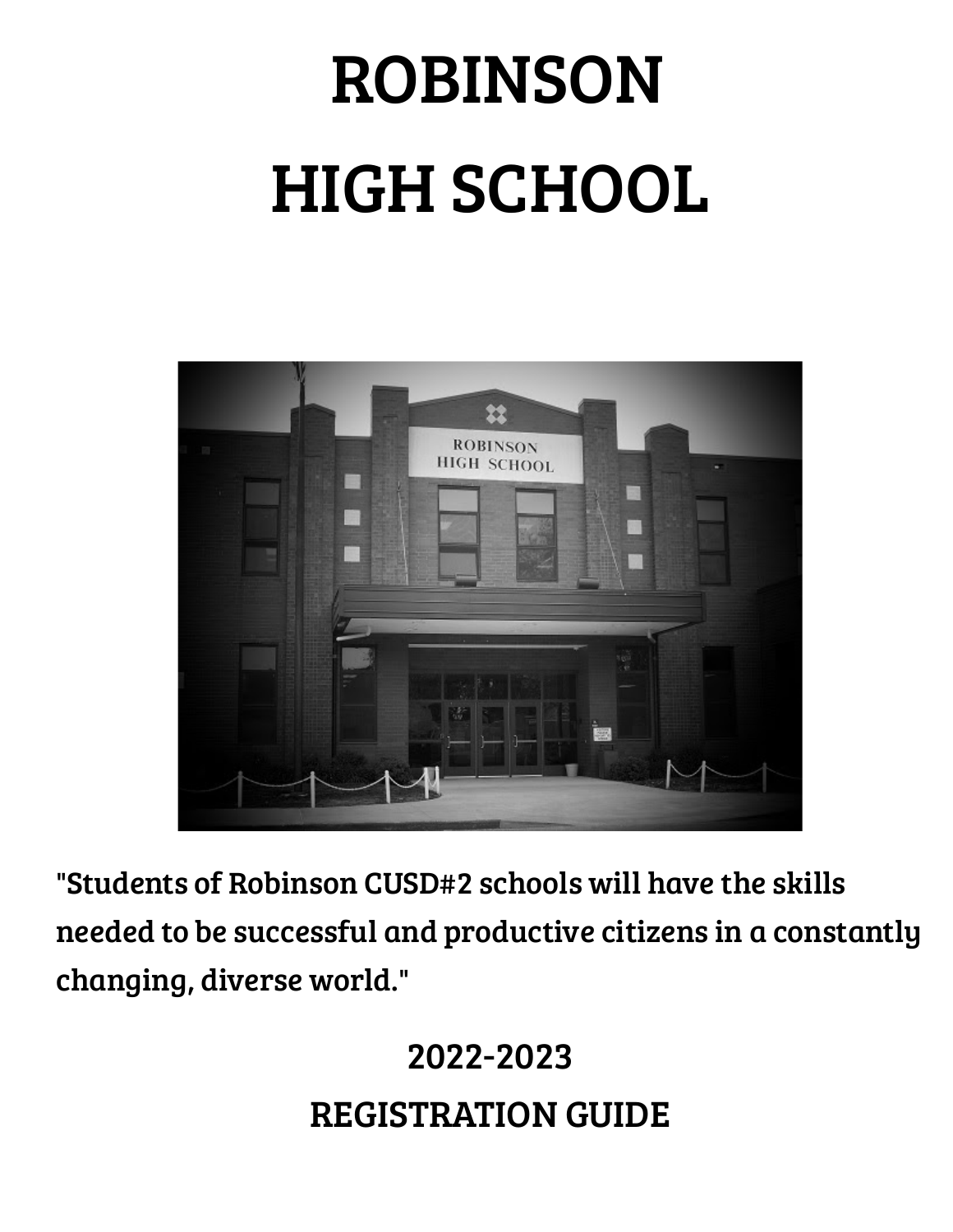This handbook has been prepared for your use and reference as you plan your high school career. With help from your parents, counselor, and teachers, you will understand credits, learn about graduation and college requirements, and be able to make well-informed decisions when planning your high school education.

## **CREDITS: 29 CREDITS**

## 1. MINIMUM REQUIREMENTS

4 credits in English \*Note: All Juniors will be required to take 1 credit of English 3 credits in Science 3 credits in Math 3 credits in Social Studies: students must pass American History and Civics and Economics of the U.S. 3 additional credits in core classes (includes English, Math, Science, Social Studies) 1/2 credit in Health Education 1/2 credit in Consumer Education One credit in applying Computers 2 credits in Fine Arts, Foreign Language, or Vocational Education 4 credits in Physical Education

## 2. PROMOTION, PLACEMENT, AND RETENTION

A student's progress toward graduation and receiving a diploma is determined by completing required coursework and earning the necessary credits. A student is only promoted at the end of the school year when the necessary requirements are met or the student has completed the goals and objectives of an Individualized Education Plan (I.E.P.). It is the student's responsibility to keep in contact with his/her counselor and teachers to ensure that all requirements are being met. Credit in a course will be given upon successful completion of the course. To be classified by grade, students must have earned the following credits:

5 credits to be in grade 10.

13 credits to be in grade 11.

21 credits to be in grade 12.

## 3. CREDIT REQUIREMENTS FOR TRANSFERS

| Credits |                   | Credits |
|---------|-------------------|---------|
|         | <b>JUNIOR</b>     |         |
| 29      | Enroll Semester 1 | 25      |
|         | Enroll Semester 2 | 24      |
|         | <b>SENIOR</b>     |         |
| 28      | Enroll Semester 1 | 23      |
| 27      | Enroll Semester 2 | 23      |
|         |                   |         |

## 4. CREDIT RECOVERY OPTIONS

a. Robinson High School will accept only 2 credits of credit recovery for those students who have a credit deficiency and are in danger of not meeting graduation requirements. Credit recovery classes must be taken through an accredited program and approval must be gained from the Principal or a School Counselor. Fees for these courses are the responsibility of the student and/or their parents. Students will agree to work on credit recovery only at school during CCR and attend two after school sessions each month. Continuous progress must be made in the additional credit recovery courses in order to remain eligible for the supplemental opportunity.

b. When available, summer school classes may be used to achieve a passing grade in a course with a semester grade of 50% or more.

c. Summer school should be attempted to recover credit. Placement in the failed course the following school year is not a guarantee. During the school year because of class sizes, students that are attempting a class for the first time will be given priority.

## All graduation requirements must be met before participating in the graduation program.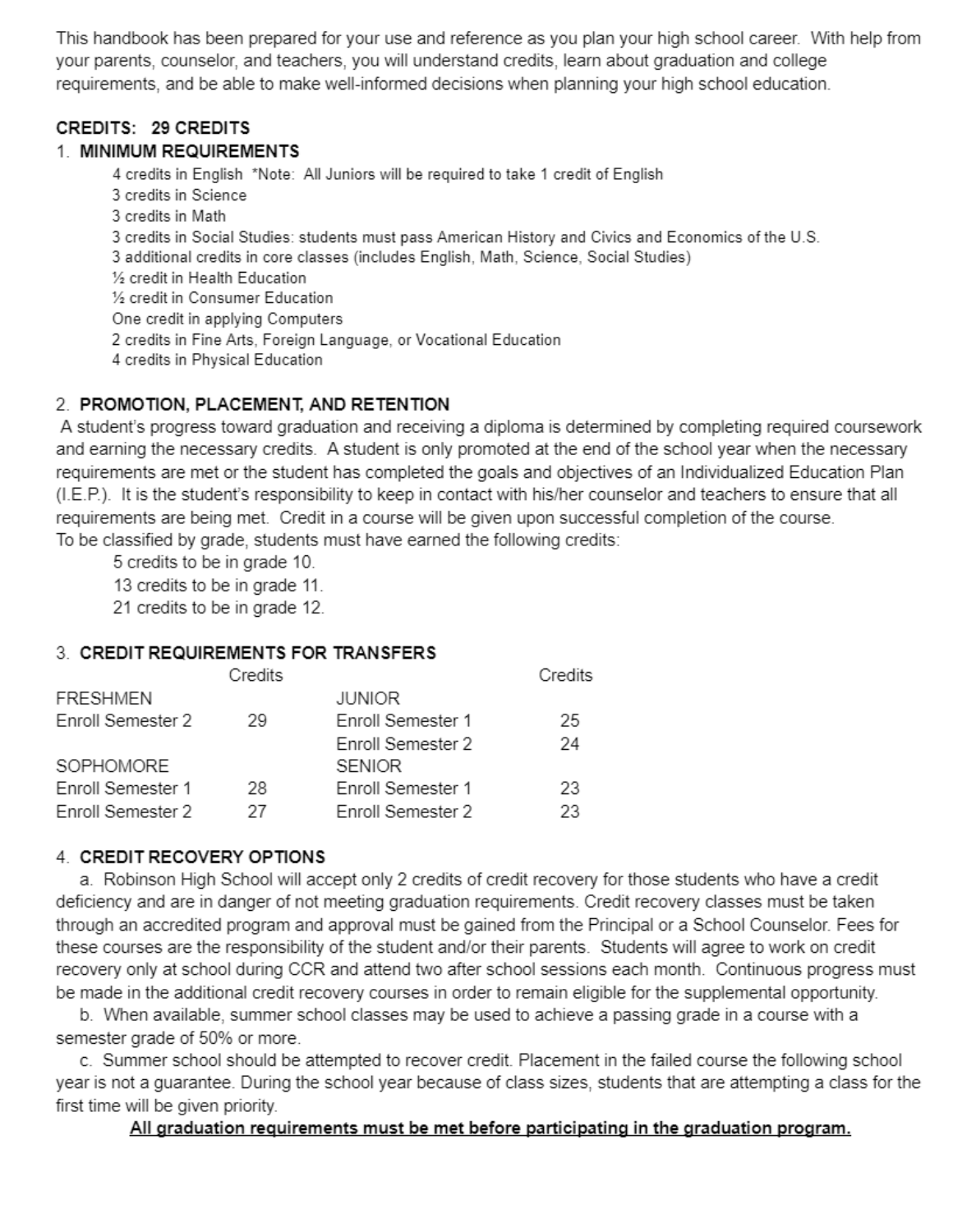#### 5. **ONLINE ENRICHMENT OPTIONS**

The Illinois Virtual School offers an online opportunity in conjunction with the Illinois State Board of Education for students to take courses not offered at Robinson High School. Fees for these courses are the responsibility of the students and/or their parents at the current rate. Approval for these courses will be given on an as needed basis by the school counselor and principal. All Illinois Virtual instructors are Illinois certified teachers. These courses are for enrichment only.

#### **DUAL CREDIT INFORMATION**

- 1. Seniors may take up to two dual credit classes per semester at LTC. Courses taught at RHS will not reduce this number.
- 2. Juniors may take one dual credit class per semester at LTC.
- 3. Students must meet the following qualifications to be eligible for dual credits:
	- a. Students must meet all LTC testing and/or grade requirements to be eligible to take college courses.
	- b. A 96% attendance rate must be maintained for the prior semester at RHS and in LTC classes. (generally 96% means not more than 4 absences in a semester)
	- c. To receive college credit, students must meet required testing as set by LTC in the information below.
	- d. Prerequisites for classes must be completed prior to enrolling in the course.
	- e. Students must be prepared to provide their own transportation to and from LTC.
	- f. Students must pay for their books and materials used in LTC classes.
	- g. Students must earn a C or higher in their LTC dual credit class in order to return to LTC the next semester to take any additional dual credit classes.
	- h. Students must pass all classes at RHS to be approved to take dual credit courses each semester.

4. Classes taken at LTC count as elective courses at Robinson High School and may not be substituted for required core classes.

5. It is the responsibility of the student to determine the transfer status of the classes they take. Some colleges may not accept all dual credit courses.

6. The University of Illinois specifically requires all core class requirements be met before they will accept dual credit courses. (ex. English 1, 2A, 2B and 3 must be taken before they will accept Composition 1 and Comp and Analysis as transfer credits.

7. Students who drop a class at LTC for dual credit for any reason once the semester begins will receive no credit for the class and their high school transcript will reflect a failing grade.

## 8. **LTC RESERVES THE RIGHT TO CHARGE A NOMINAL TUITION FEE FOR STUDENTS ENROLLED IN DUAL CREDIT CLASSES.**

## **Consumer Education Requirement**

These classes meet the consumer education requirement for graduation from Robinson High School: #148 Consumer Math **#235 Civics and Economics of the U.S.**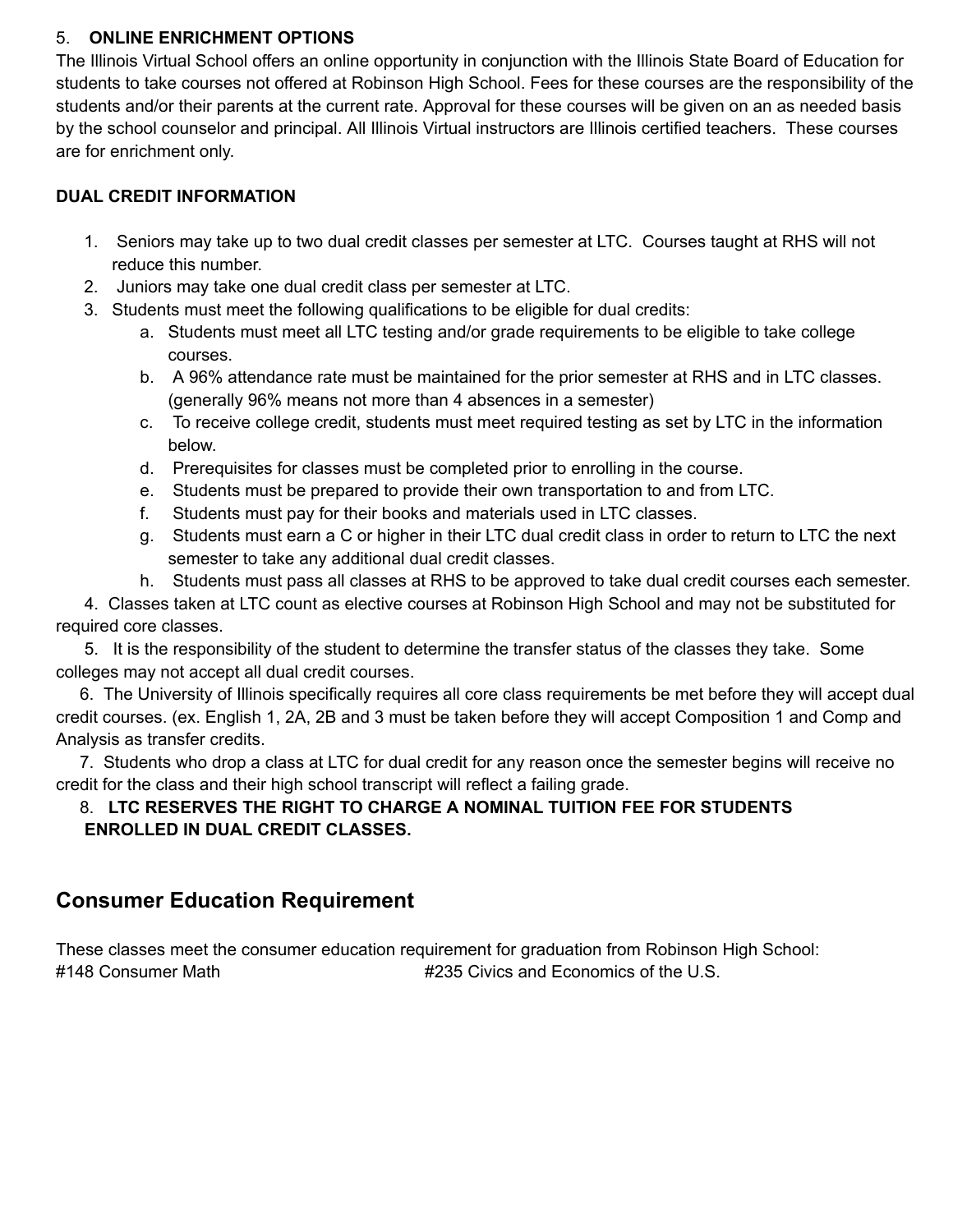#### **EXPECTATIONS FOR OFF CAMPUS COURSES:**

In order to take an off campus class students must pass all of their classes. RHS students that have met the requirements to leave campus are expected to represent themselves and RHS to a high standard. Off-campus courses are a privilege. RHS Administration reserves the right to remove a student from any off-campus course if behavior expectations are not being met or a severe infraction of RHS policy has occurred at RHS or during an off-site class.

#### **Dual Credit Courses Offered at Robinson High School**

| <b>RHS Course</b>                 | Corresponds with at LTC |                                   |
|-----------------------------------|-------------------------|-----------------------------------|
| <b>Mathematics</b>                |                         |                                   |
| Calculus                          | MTH 1171                | Calculus & Analytic Geometry 1    |
| College Algebra                   | MTH 1102                | College Algebra                   |
| Trigonometry                      | MTH 1105                | Trigonometry                      |
| English                           |                         |                                   |
| Composition 1                     | <b>ENG 1111</b>         | Composition 1                     |
| <b>Composition &amp; Analysis</b> | <b>ENG 1121</b>         | <b>Composition &amp; Analysis</b> |
| Science                           |                         |                                   |
| <b>Advanced Chemistry</b>         | CHM 1120                | <b>General Chemistry 1</b>        |
| <b>Advanced Biology</b>           | <b>LSC</b><br>1101      | <b>General Biology 1</b>          |
| <b>Physics</b>                    | PHY.<br>1120            | <b>General Physics 1</b>          |
| Spanish                           |                         |                                   |
| Spanish 1                         | SPN 1111                | <b>Elementary Spanish 1</b>       |
| Spanish 2                         | <b>SPN 1121</b>         | <b>Elementary Spanish 2</b>       |
|                                   |                         |                                   |

#### **Minimum high school course requirements for admission to Illinois public universities**:

English: 4 credits Math: 3-3 ½ credits Science: 3 credits Social Studies: 3 credits

Foreign Language: 2 credits are required at most state universities. The University of Illinois at Champaign requires 3 years of foreign language in most departments. The schools of Liberal Arts and Sciences and Commerce and Business Administration require 4 years of foreign language for graduation. Keep in mind that these are minimum requirements and that each student is responsible for checking with a counselor for the admission requirements of particular institutions. Students who plan to attend a community college before transferring to a four-year university are usually expected to follow these guidelines as well. Students planning to attend a community college for a one-year certificate or a two year applied science degree are not required to follow these requirements.

Please refer to State Universities in Illinois-At-A-Glance or college catalogs for specific admission requirements.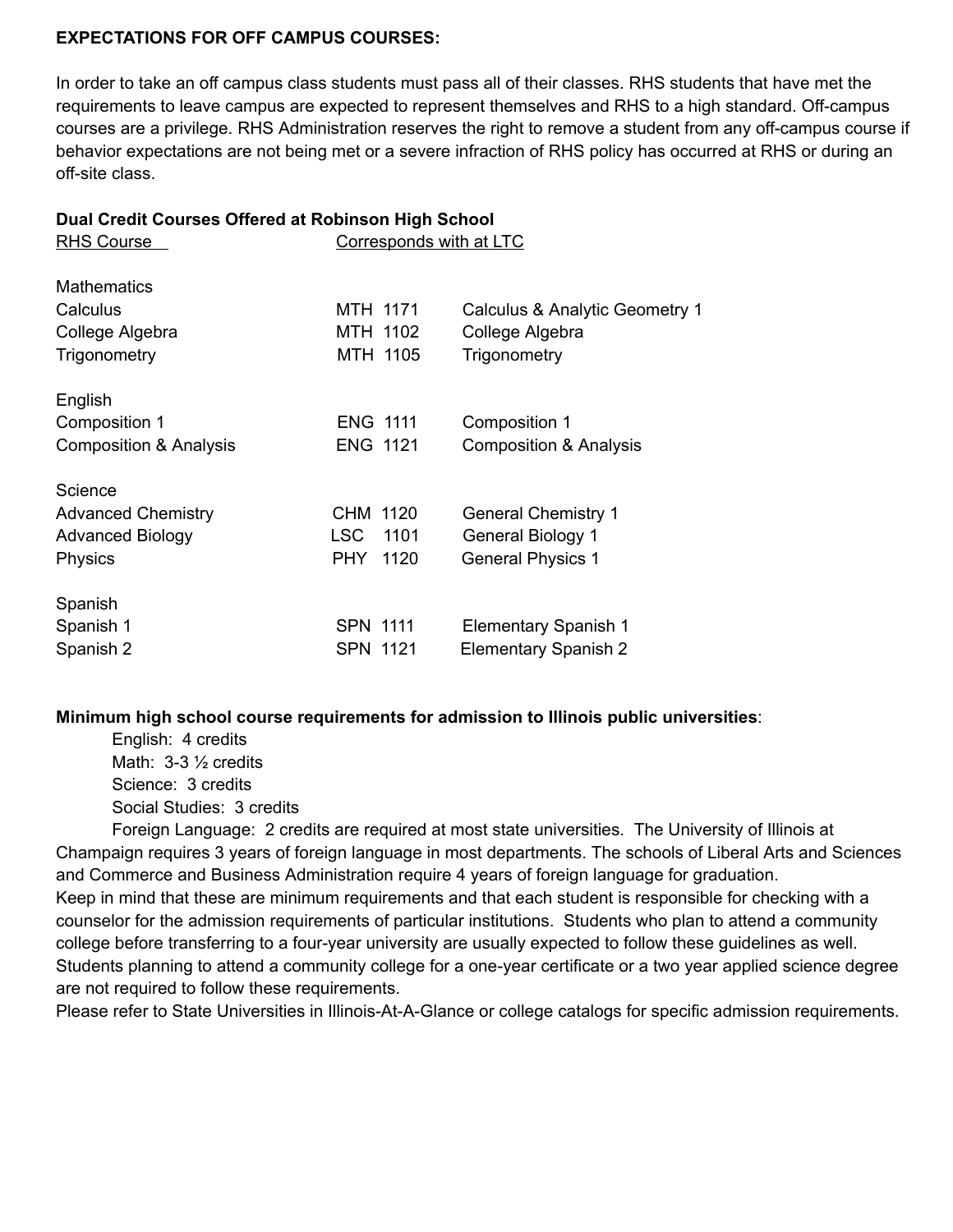## **Frequently Asked Questions**

Q: What is the 4-Block schedule?

A: Under the 4-Block schedule, students generally take 4 different classes per semester. Longer class periods (83 minutes) allow time for labs, hands on projects, and short field trips.

Q: What kind of classes will I take?

A: Your current teachers will make recommendations for the level of classes you should take as a Freshman in Math, Science, and Social Studies. All Freshmen take English 1.

Q: How do I switch classes?

A: You are only allowed to switch classes during the first three days of a semester. You must bring a note from a parent requesting the change and give it to the School Counselor.

Q: What do high school teachers expect from students?

A: Teachers expect students to be prepared for class by having homework completed and all materials with them for class. They also expect students to be in class every day and to come to class on time.

Q: Is tutoring available?

A: Teachers are available before and after school and during CCR for students to receive extra help. More intensive tutoring can be obtained by contacting the LTC Learning Skills Center.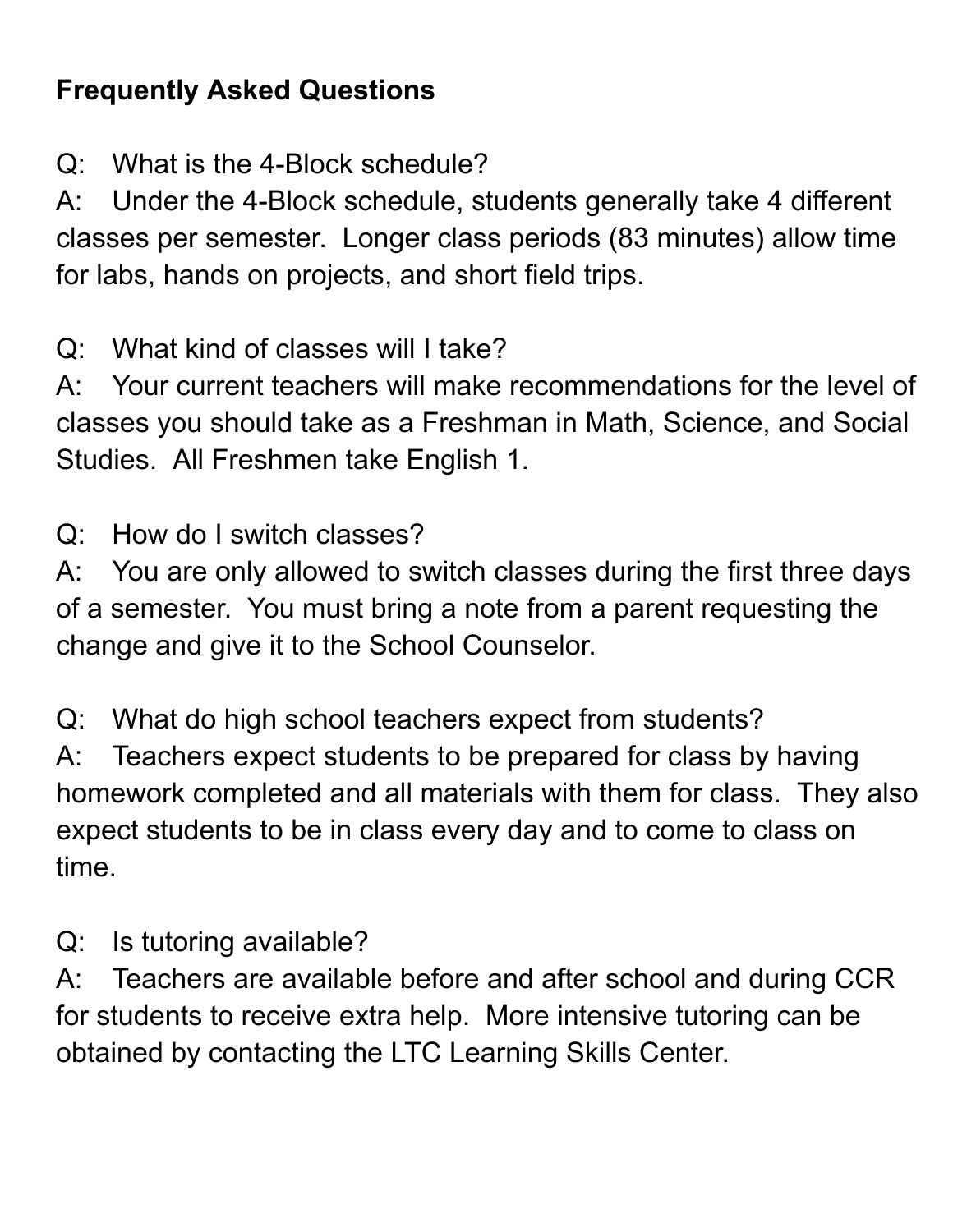## **USEFUL COLLEGE PLANNING WEBSITES**

## **COLLEGE PLANNING** Illinois Student Assistance Commission (ISAC).......................................................[www.isac.org](http://www.isac.org/) College Board Big Future…………………………………………………collegeboard.bigfuture.org **FREQUENTLY REQUESTED COLLEGE SEARCHES** Southern Illinois University at Carbondale……………………………………………….www.siuc.edu Southern Illinois University at Edwardsville…………………………………………….. www.siue.edu Eastern Illinois University…………………………….…………………………………….. www.eiu.edu Illinois State University ……………………………………….…………………... www.illinoisstate.edu Indiana State University……………………….……………………….……………... www.indstate.edu Vincennes University…………………………………………………………………….… www.vinu.edu University of Southern Indiana…………………………………………...………………... [www.usi.edu](http://www.usi.edu/) University of Illinois Urbana/Champaign……………………………..…..………….…www.illinois.edu Illinois Eastern Community Colleges (LTC, WVC, OCC, Frontier)……………..….. www.iecc.edu Parkland ………………………………………………………………..……………... www.parkland.edu Lakeland………………………………………………………….…….…………... www.lakeland.cc.il.us Ivy Tech…………………………………………………………………………………... www.ivytech.edu

## **COLLEGE ENTRANCE EXAMS** (SAT free to juniors during state testing)

| AC <sup>-</sup> |  |
|-----------------|--|
|                 |  |

## **DISTANCE LEARNING/CORRESPONDENCE INFO**

## **SCHOLARSHIP SEARCH**

| FASTweb …………………………………………………………………………………………www.FASTweb.com |  |
|-----------------------------------------------------------|--|
|                                                           |  |

## **FINANCIAL AID**

## **COMMUNITY COLLEGE TRANSFER**

| i Transfer …………………………………………………………………………………… www.iTransfer.org |  |
|---------------------------------------------------------------|--|
|---------------------------------------------------------------|--|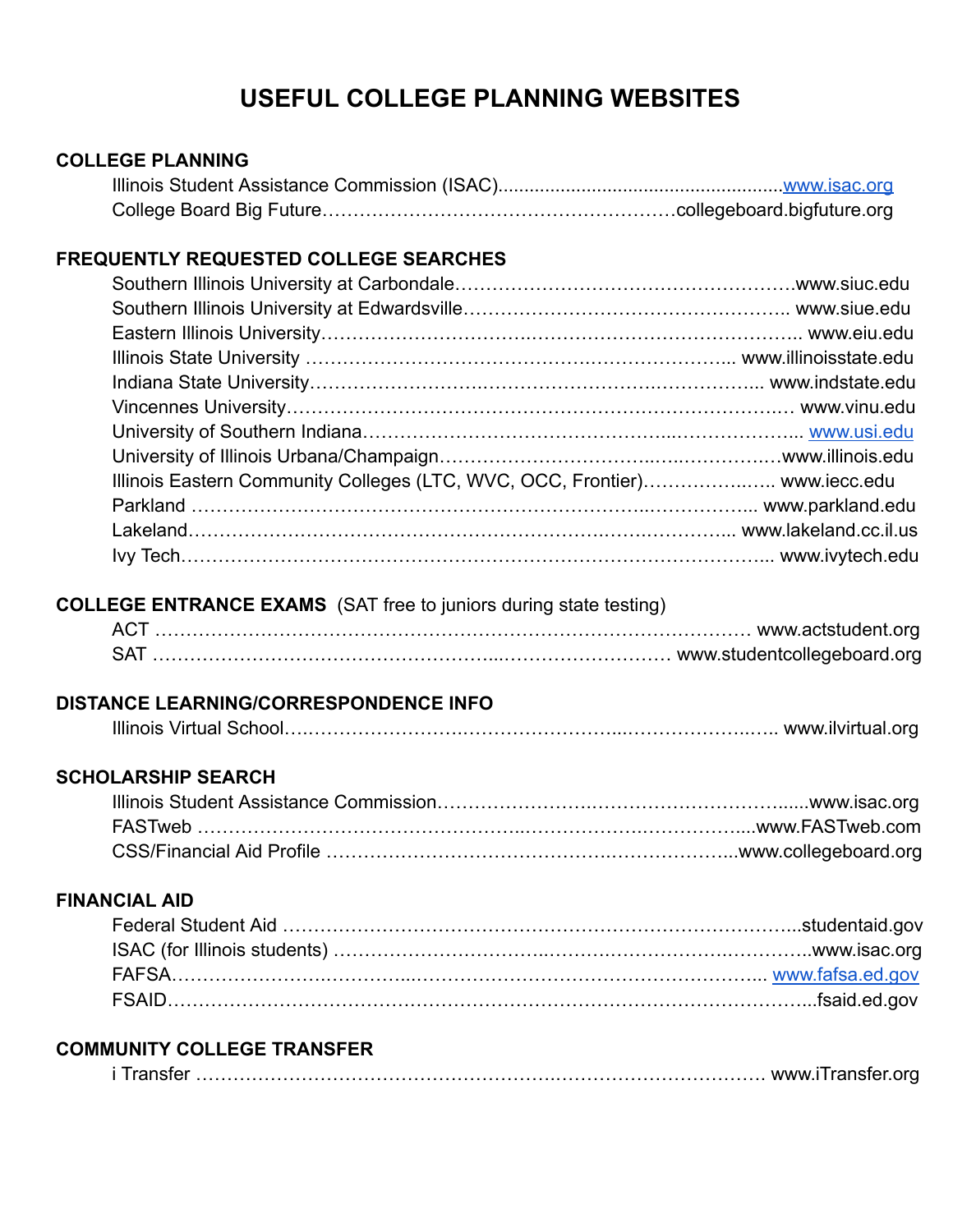## ENGLISH DEPARTMENT

## **SPECIAL NOTES ABOUT ENGLISH COURSES**

Prior to receiving college credit in Dual credit courses based in reading or writing, Juniors and Seniors must pass the LTC Accuplacer test or earn an acceptable score on a college entrance exam.

409 ENGLISH I 420 ENGLISH II 428 ENGLISH III 445 FNGLISH VI **422 COMMUNICATIONS** 443 COMPOSITION I **444 COMPOSITION & ANALYSIS** 

#### 409 ENGLISH I

01001A000

Credit: 1

Length of course: One semester Recommended level: 9th Prerequisites: None

#### **COURSE DESCRIPTION**

English 1 is a survey course that emphasizes the study of English Language Arts: writing, reading, speaking and researching. Through group and individual projects, students will work on improving communication skills. Students will also engage in literary studies, including short stories, novels, poetry, non-fiction texts. Other learning activities may include compositions, vocabulary development, timed writings, presentations, library use, standardized test preparation, and computer use. This class is required for 9th graders. 

## 420 ENGLISH II

01002A000

Credit: 1

Length of course: One semester Recommended level: 10th Prerequisites: English 1

## **COURSE DESCRIPTION**

English II will engage students in a variety of learning activities to build upon skills developed in English I. Class will consist of large and small group discussions, as well as writing short and medium length papers related to literature studies, oral presentations, research investigations, as well as other genres of discourse. Studies will also include vocabulary development. This class is required for 10th graders. \*\*\*\*\*\*\*\*\*\*\*\*\*\*\*\*\*\*\* 

Length of course: One semester Recommended level: 11th Prerequisites: English II

## **COURSE DESCRIPTION**

English III is a survey of language arts skills needed to prepare students for communication situations, whether in the world of work or for college. Students will work to improve their reading, writing, vocabulary, grammar, and public speaking skills. An emphasis will be placed on exploring literature and an introduction to basic research skills for pre-college level assignments.

**428 ENGLISH III** 01003A000

Credit: 1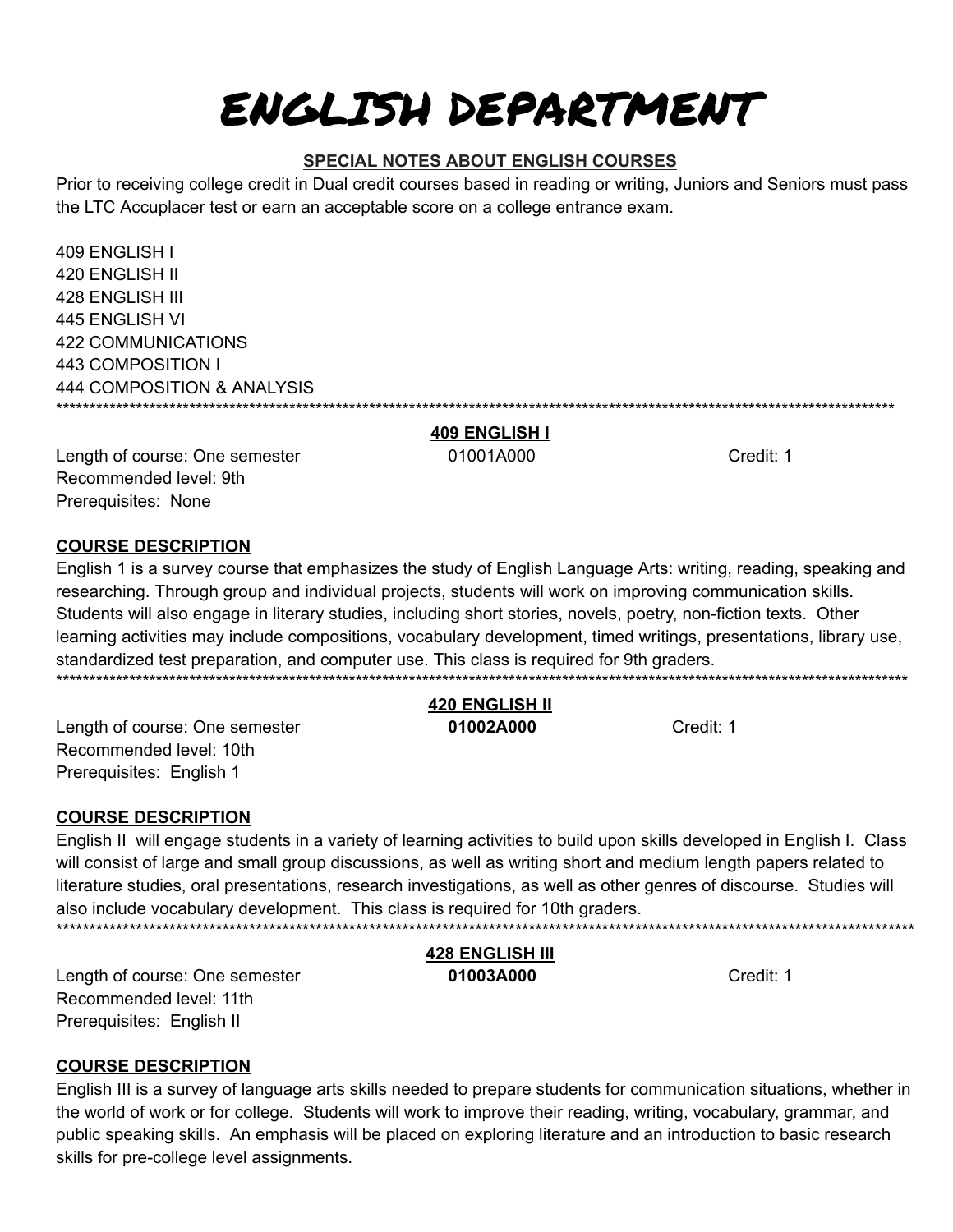#### **445 ENGLISH IV**

#### 01004A000

Length of course: One semester Recommended level: 12th

#### **COURSE DESCRIPTION**

English IV teaches students communication skills – reading, writing, listening, speaking while concentrating on real world applications. This course emphasizes the practical application of communication as a business tool by using business letters, resumes, and applications as examples rather than emphasizing language arts skills as applied to scholarly and literary materials. 

#### **422 COMMUNICATIONS**

01155A000

Credit: 1

Credit: 1

Length of course: One semester Levels: 10th, 11th, 12th Prerequisites: English 1

## **COURSE DESCRIPTION**

Communications is a course focused on practical skills, both written and oral. Students will develop an understanding of communication as it applies to professional and social situations through the study of and engagement with the theoretical and philosophical foundations, cultural contexts, and practical applications of written, verbal, and non-verbal messages.

## **443 COMPOSITION I**

Length of course: One semester Recommended level: 12th

01103A000 LTC DUAL CREDIT (COMPOSITION1)

Prerequisites: B or better in English III and teacher approval for students based on qualifying Accuplacer or college entrance test scores. (recommended for all college bound students)

## **COURSE DESCRIPTION**

College English I is designed to introduce students to various types of general writing required in most first-year college composition courses. Students will learn advanced writing, reading, vocabulary, and presentation skills. This course is recommended for college bound students. Students who earn a C or better may receive LTC Composition I credit. 

Length of course: One semester Recommended level: 12th

## **444 COMPOSITION & ANALYSIS**

LTC DUAL CREDIT (COMP & ANALYSIS)

01103A000

Credit: 1

Prerequisites: C or better in Composition I and teacher approval for students based on qualifying Accuplacer or college entrance test scores.

## **COURSE DESCRIPTION**

College English II is designed to introduce students to analytical writing and research skills required in most first-year college composition courses. Students will learn advanced critical writing, reading, vocabulary, grammar, and presentation skills. An emphasis will be placed on researching and formatting term papers, analyzing and exploring world literature, critiquing print and non-print texts, and using advanced technology in writing and presentation. This course is recommended for college bound students. Students who earn a C or better may receive LTC Composition II credit.

Credit: 1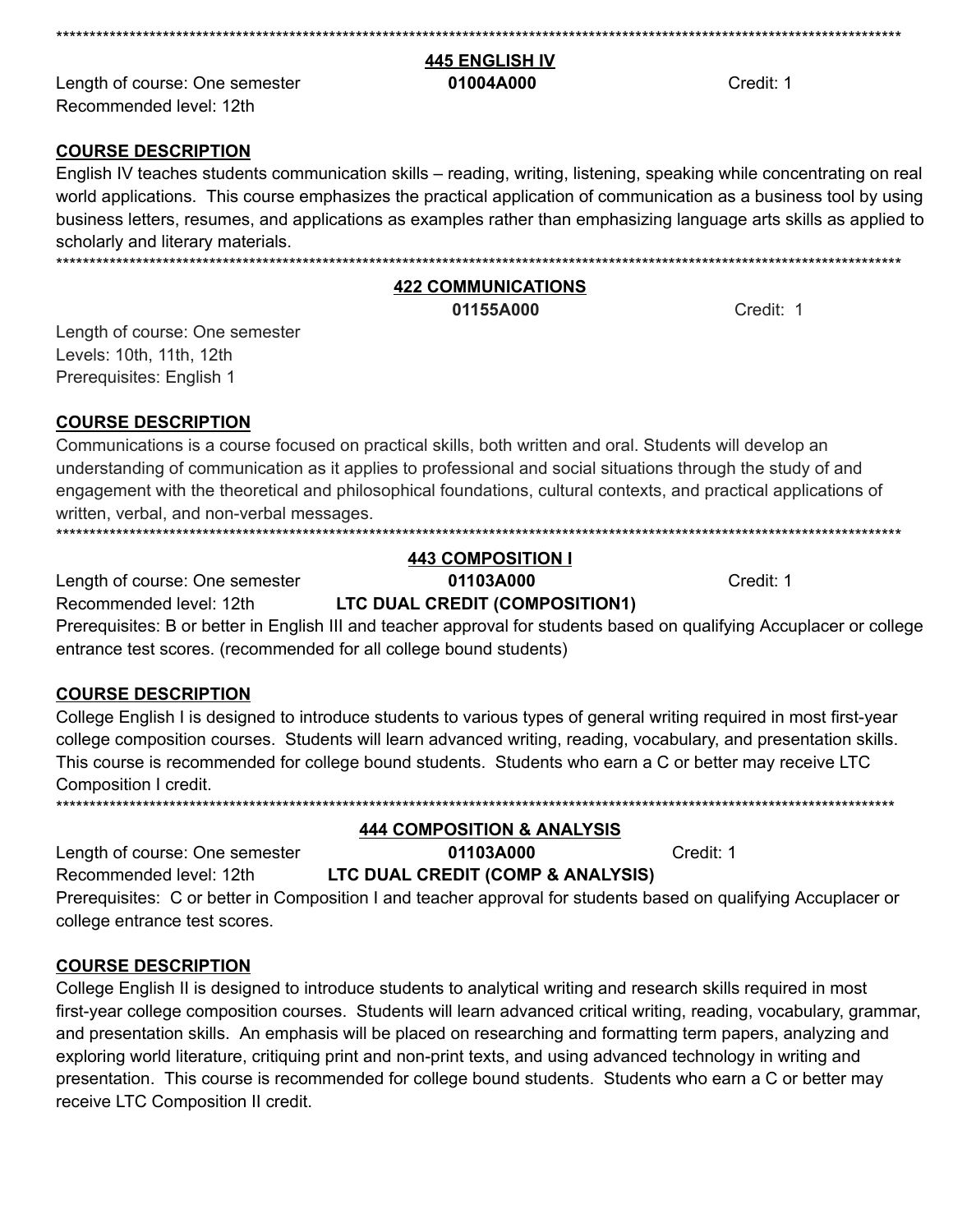## **RHS ENGLISH DEPARTMENT COURSE PREREQUISITES AND SEQUENCES**

*English I, English II, and English III are required courses. For the required fourth credit of English, the students may choose from English IV or College English I. Communications does not count as one of the 4 required credits; it is an elective course only.*

> **FRESHMAN YEAR (1 credit required)** ENGLISH I (1 credit)

**SOPHOMORE YEAR** (1 credits required) ENGLISH II (1 credit)

**JUNIOR YEAR** (1 credit required) ENGLISH III (1credit)

**SENIOR YEAR (1 credit required)** ENGLISH IV (1 credit) COLLEGE ENGLISH I (1 credit/LTC Dual Credit) COLLEGE ENGLISH II (1 credit/LTC Dual Credit)

## **ELECTIVE (10th-12th)** COMMUNICATIONS ( 1 credit)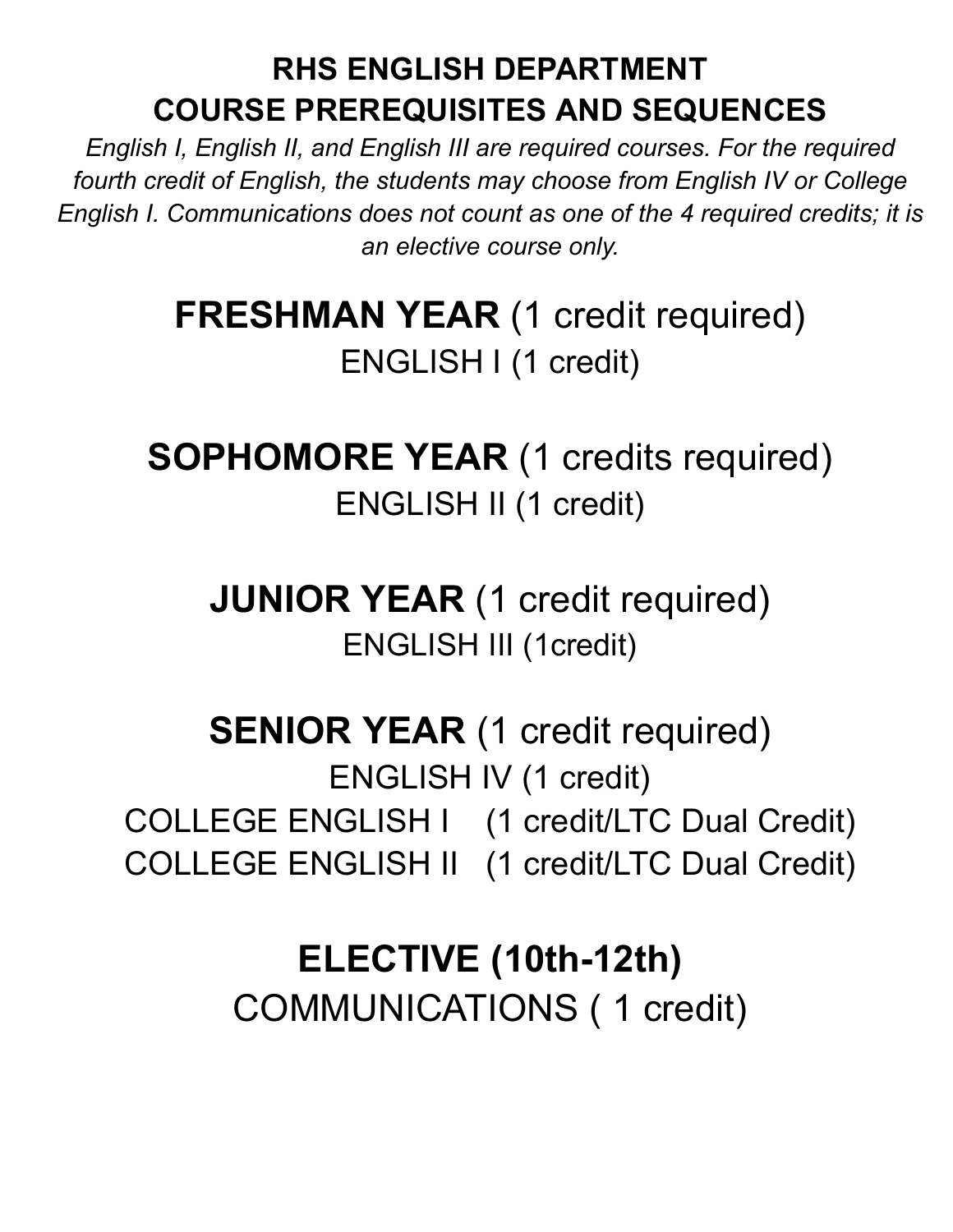## **RHS MATH DEPARTMENT COURSE PREREQUISITES AND SEQUENCES**

## **FRESHMEN ARE PLACED IN THEIR FIRST MATH COURSE BASED ON NMS TEACHER RECOMMENDATION**

\*\*\*If a grade of a D or F is earned in a college preparatory course, the instructor, school counselor, and/or an administrator will be consulted to determine the next sequential course to be taken by the student; please note that *repeating a course is often the best course of action.\*\*\**

| Algebra 1                                                                                            | Algebra 1A                                                              | Freshman Algebra 2                                                                |
|------------------------------------------------------------------------------------------------------|-------------------------------------------------------------------------|-----------------------------------------------------------------------------------|
| $\Downarrow$                                                                                         | ⇓                                                                       | ⇓                                                                                 |
| <b>Interactive Geometry</b>                                                                          | Geometry                                                                | <b>Enriched Geometry</b>                                                          |
| $\downarrow$                                                                                         | $\downarrow$                                                            | $\downarrow$                                                                      |
| <b>Technical Math</b><br>(open to students who<br>have an A,B, or C in<br>Algebra and Geometry)<br>⇓ | Algebra 2<br>$\Rightarrow$<br>⇓<br><b>Statistics</b>                    | College Algebra*<br>(also open to students<br>who made an A or B in<br>Algebra 2) |
| <b>AND/OR</b><br>⇓                                                                                   | (open to students who<br>have an A,B or C in<br>Geometry and Algebra 2) | ⇓<br>Trigonometry*                                                                |
| <b>Consumer Math</b>                                                                                 | <b>ENGINEERING</b>                                                      | ⇓                                                                                 |
| *LTC Dual Credit<br>available:<br>MTH 1102 College                                                   | Intro to Engineering<br>(C or better in Alg 2)                          | <b>Precalculus</b>                                                                |
| Algebra<br>MTH 1105 Trigonometry<br>MTH 1171 Calculus                                                | Principles of Engineering<br>(C or better in Intro to<br>Engineering)   | Calculus*                                                                         |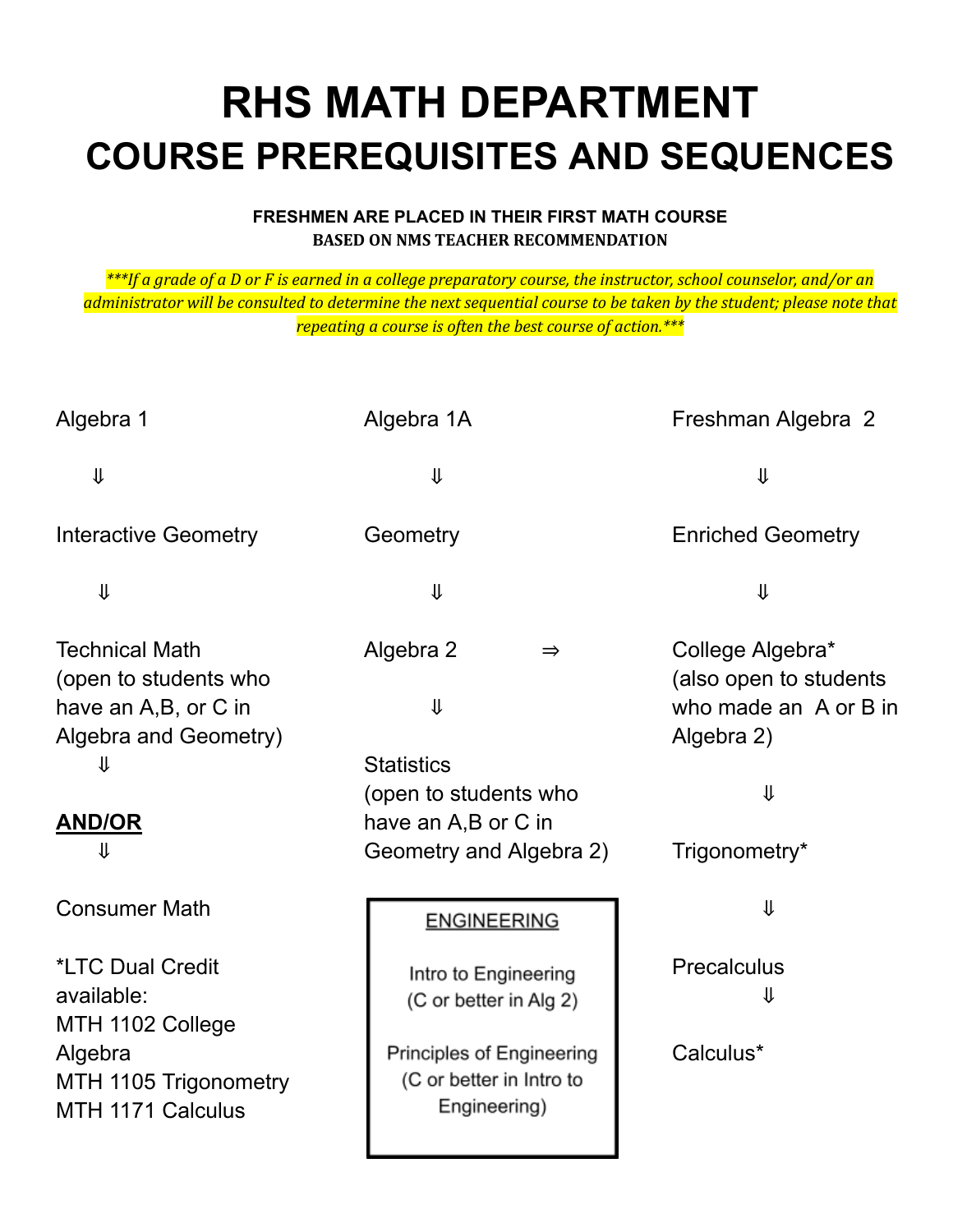## MATH DEPARTMENT

100 ALGEBRA 1 105 ALGEBRA 1A 112 FRESHMAN ALGEBRA 2 **118 INTERACTIVE GEOMETRY** 121 GEOMETRY **123 ENRICHED GEOMETRY** 124 AI GFBRA 2 **126 STATISTICS 131 COLLEGE ALGEBRA** 

**132 TRIGONOMETRY 140 PRE CALCULUS 146 CALCULUS 148 CONSUMER MATH 150 TECHNICAL MATH** 160 INTRODUCTION TO ENGINEERING 161 PRINCIPI ES OF FNGINFFRING

100 ALGEBRA 1 Length of course: One semester 02053A000 Recommended level: 9th Prerequisites: Placement by departmental approval

## **COURSE DESCRIPTION**

Course work includes the solution of equations, the study of algebraic properties, operations with polynomials, factoring, algebraic expressions, fractions, percents, decimals, radicals, scientific notation, applied real life problems and graphing. 

#### 105 ALGEBRA 1A 02052A000

Length of course: One semester Recommended level: 9th Prerequisites: Placement by departmental approval

## **COURSE DESCRIPTION**

Course work includes the solution of equations, the study of algebraic properties, operations with polynomials, factoring, algebraic expressions, fractions, percents, decimals, radicals, scientific notation, applied real life problems and graphing. 

**112 FRESHMAN ALGEBRA 2** 02056A000 Length of course: One semester Recommended level: 9th Prerequisites: Placement by departmental approval

## **COURSE DESCRIPTION**

An advanced algebra course which includes problem solving, linear and quadratic functions and their graphs, matrices, polynomials, complex numbers, and radicals. 

#### **118 INTERACTIVE GEOMETRY**

Length of course: One semester Recommended level: 10th Prerequisites: Algebra 1 AND departmental approval

Credit: 1

Credit: 1

Credit: 1

02071A000

Credit: 1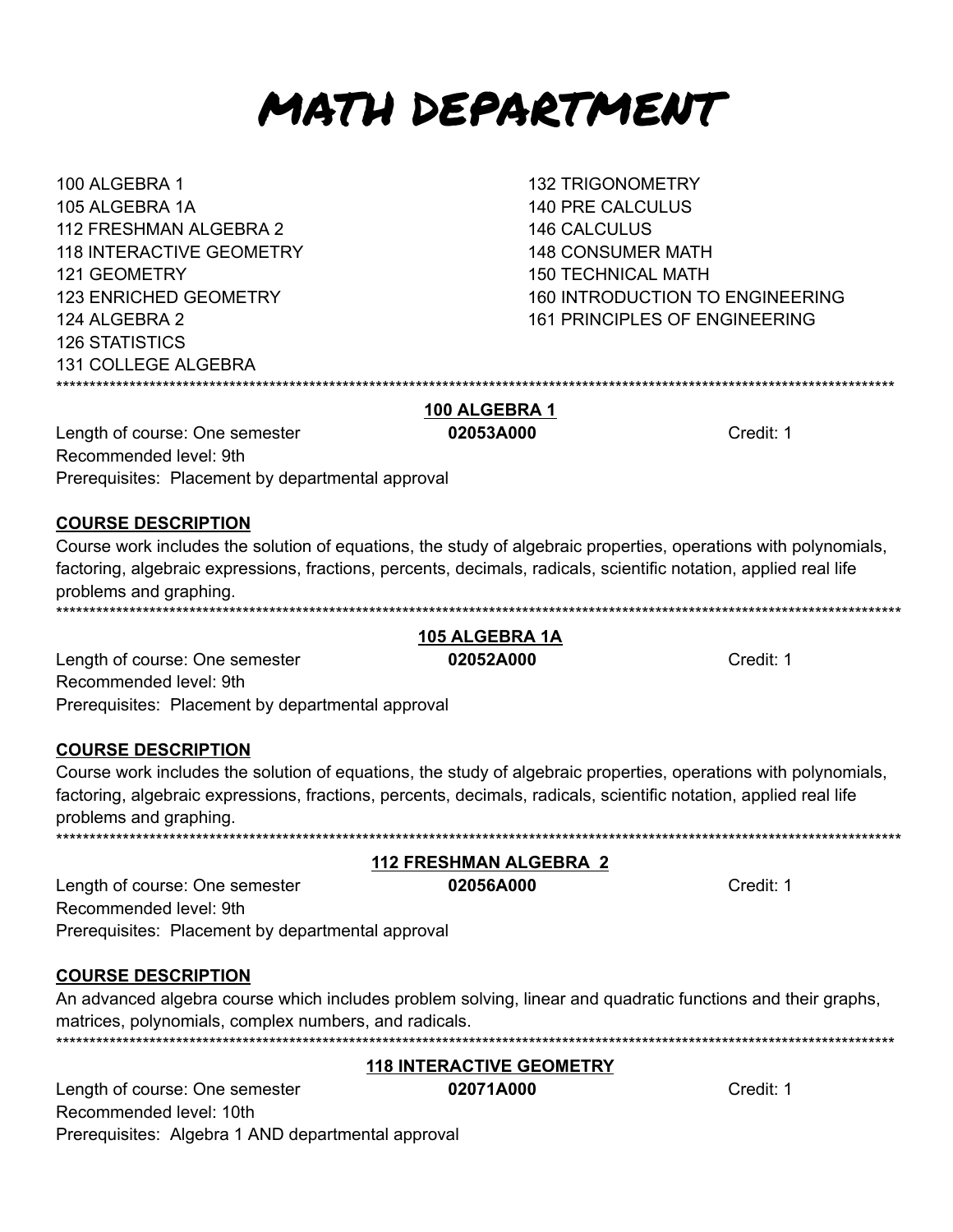#### **COURSE DESCRIPTION**

A focus on applications of geometry to real world situations. Topics include basic vocabulary, measurement, ratio, proportion, graphing, perimeter, area, volume, triangles, quadrilaterals, constructions, and transformations. \*\*\*\*

**121 GEOMETRY** 

| Length of course: One semester                                                                                     | 02072A000                    | Credit: 1 |
|--------------------------------------------------------------------------------------------------------------------|------------------------------|-----------|
| Recommended level: 10th                                                                                            |                              |           |
| Prerequisites: C or better in Algebra 1A and departmental approval                                                 |                              |           |
| <b>COURSE DESCRIPTION</b>                                                                                          |                              |           |
| The topics include development and application of standard theorems, constructions, formulas, applications of      |                              |           |
| geometric principles to problem solving and the development of orderly proofs.                                     |                              |           |
|                                                                                                                    | <b>123 ENRICHED GEOMETRY</b> |           |
| Length of course: One semester                                                                                     | 02072A000                    | Credit: 1 |
| Recommended level: 10th                                                                                            |                              |           |
| Prerequisites: C or better in Freshman Algebra 2 and departmental approval                                         |                              |           |
| <b>COURSE DESCRIPTION</b>                                                                                          |                              |           |
| An advanced course that covers the same topics as Geometry in more depth.                                          |                              |           |
|                                                                                                                    | <b>124 ALGEBRA 2</b>         |           |
| Length of course: One semester                                                                                     | 02056A000                    | Credit: 1 |
| Recommended level: 10th -11th                                                                                      |                              |           |
| Prerequisites: C or better in Geometry and departmental approval                                                   |                              |           |
| <b>COURSE DESCRIPTION</b>                                                                                          |                              |           |
| Course work includes functions and graphs of polynomial and quadratic equations, inequalities, system of           |                              |           |
| equations, exponents, roots, radicals and problem solving.                                                         |                              |           |
|                                                                                                                    | <b>126 STATISTICS</b>        |           |
| Length of course: One semester                                                                                     | 02202A000                    | Credit: 1 |
| Recommended level: 11th -12th                                                                                      |                              |           |
| Prerequisites: C or better in both Geometry and Algebra 2 and department approval                                  |                              |           |
| <b>COURSE DESCRIPTION</b>                                                                                          |                              |           |
| An introduction to statistics that will focus on major concepts and methods of collecting, analyzing, and drawing  |                              |           |
| conclusions from data. Topics include observing and exploring data, simulation, linear regression, data gathering, |                              |           |
| sample distributions, and statistical inference, and hypothesis testing.                                           |                              |           |
|                                                                                                                    | <b>131 COLLEGE ALGEBRA</b>   |           |
| Length of course: One semester                                                                                     | 02057A000                    | Credit: 1 |
| Recommended level: 11th -12th                                                                                      | <b>LTC Dual Credit</b>       |           |

Prerequisites: C or better in Enriched Geometry, B or better in Algebra 2 or departmental approval **COURSE DESCRIPTION** 

Course work includes linear equations and inequalities, exponents, radicals, and polynomials. Also includes quadratic equations and functions, transformations of graphs, polynomial, rational, exponential, and logarithmic functions.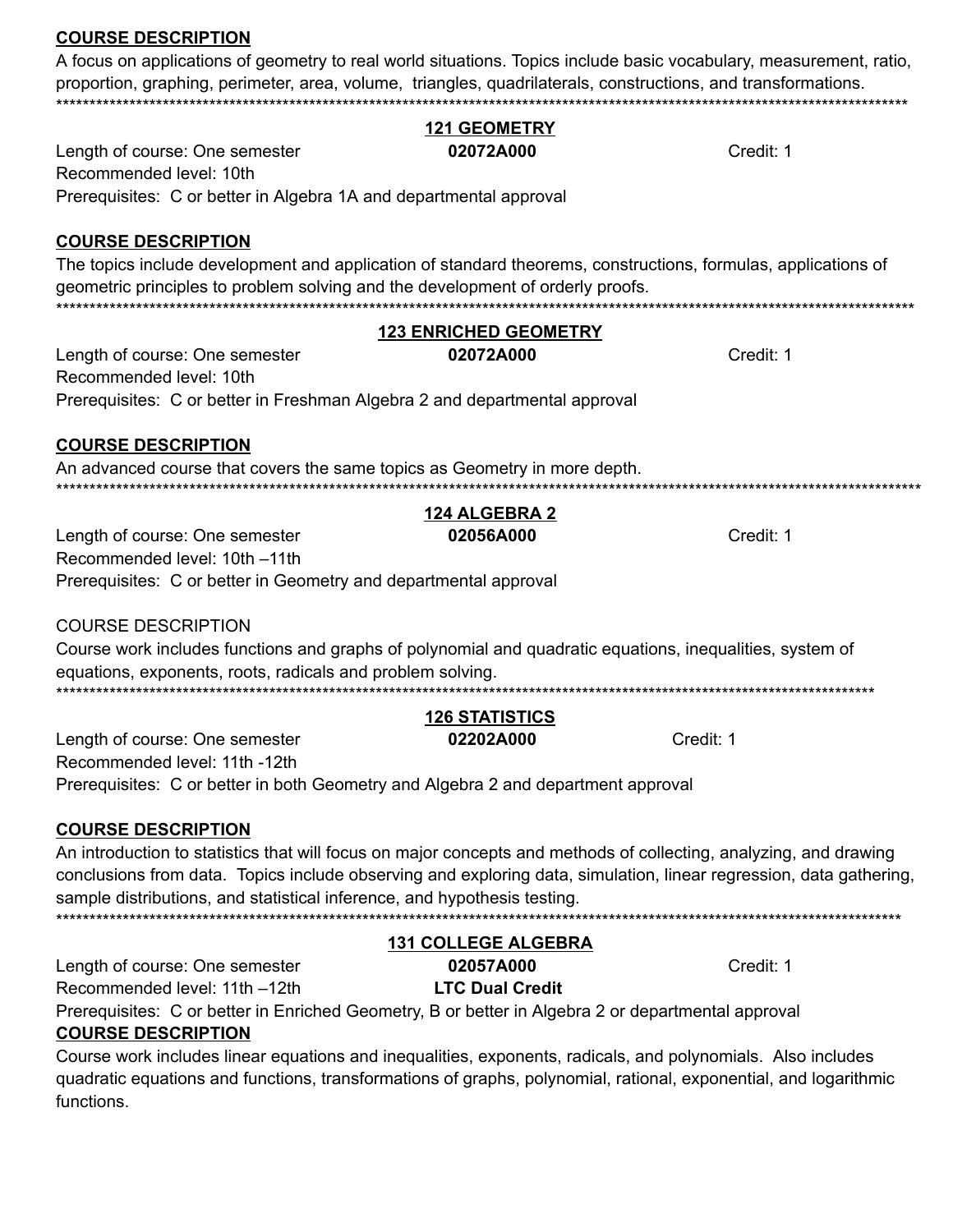|                                                                                                                                                             | <b>132 TRIGONOMETRY</b>  |           |
|-------------------------------------------------------------------------------------------------------------------------------------------------------------|--------------------------|-----------|
| Length of course: One semester                                                                                                                              | 02103A000                | Credit: 1 |
| Recommended level: 11th -12th                                                                                                                               | <b>LTC Dual Credit</b>   |           |
| Prerequisites: C or better in College Algebra and departmental approval                                                                                     |                          |           |
| <u>COURSE DESCRIPTION</u>                                                                                                                                   |                          |           |
| Course work includes an in-depth study of trigonometric functions, their graphs and properties, identities,<br>equations, and applications of trigonometry. |                          |           |
|                                                                                                                                                             | <b>140 PRE-CALCULUS</b>  |           |
| Length of course: One semester                                                                                                                              | 02108A000                | Credit: 1 |
| Recommended level: 12th                                                                                                                                     |                          |           |
| Prerequisites: C or better in College Algebra and Trigonometry and departmental approval                                                                    |                          |           |
|                                                                                                                                                             |                          |           |
| <b>COURSE DESCRIPTION</b>                                                                                                                                   |                          |           |
| An advanced study of functions, polar coordinates, complex numbers, probability, vectors, sequences, series and                                             |                          |           |
| conic sections.                                                                                                                                             |                          |           |
|                                                                                                                                                             |                          |           |
|                                                                                                                                                             | <b>146 CALCULUS</b>      |           |
| Length of course: One semester                                                                                                                              | 02121A000                | Credit: 1 |
| Recommended level: 12th                                                                                                                                     | <b>LTC Dual Credit</b>   |           |
| Prerequisites: C or better in Pre-Calculus and departmental approval                                                                                        |                          |           |
|                                                                                                                                                             |                          |           |
| <b>COURSE DESCRIPTION</b>                                                                                                                                   |                          |           |
| A college level study of calculus including limits, derivatives, integrals, and their applications.                                                         |                          |           |
|                                                                                                                                                             | <b>148 CONSUMER MATH</b> |           |
| Length of course: One semester                                                                                                                              | 02157A000                | Credit: 1 |
| Recommended level: 11th -12th                                                                                                                               |                          |           |
| Prerequisites: Interactive Geometry and departmental approval                                                                                               |                          |           |
|                                                                                                                                                             |                          |           |

#### **COURSE DESCRIPTION**

Practical applications of math related to consumers in typical everyday situations. Topics include salaries, insurance, taxes, banking, installment buying, budgets, and projects such as buying a car, costs of living, and other consumer concerns. This class also fulfills the state Consumer education requirement. 

|                                                                            | <b>150 TECHNICAL MATH</b> |           |
|----------------------------------------------------------------------------|---------------------------|-----------|
| Length of course: One semester                                             | 02153A000                 | Credit: 1 |
| Recommended level: 11th- 12th                                              |                           |           |
| Prerequisites: C or better in Algebra and Geometry and department approval |                           |           |

#### **COURSE DESCRIPTION**

Designed to extend students' proficiencies in mathematics and apply these skills to technical and/or industrial situations and problems. Topics include rational numbers, systems of measurements, geometry, algebra, and statistics. This course covers a wide range of subject areas through real life problems.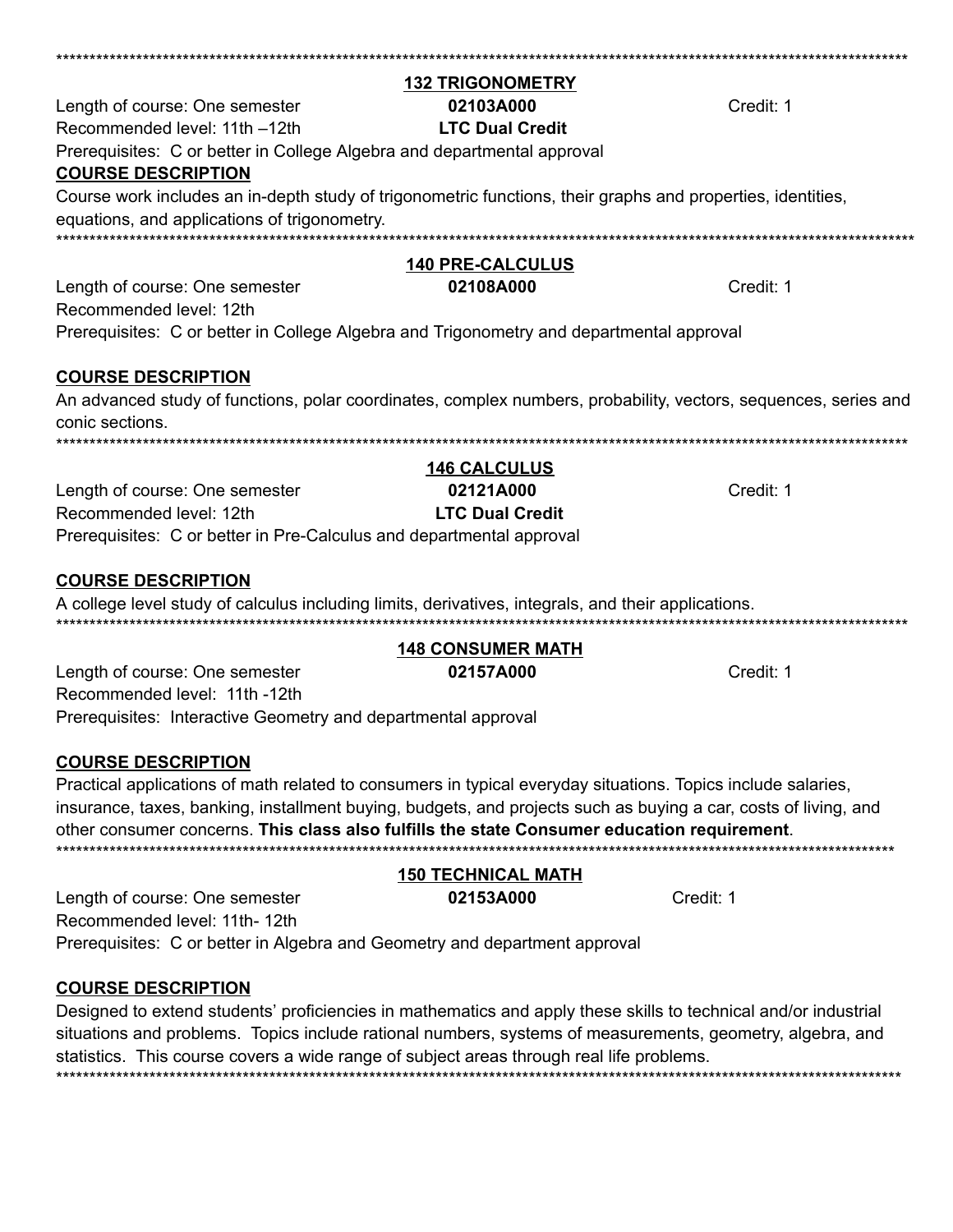#### **160 INTRODUCTION TO ENGINEERING** 21005A000

Credit: 1

Length of course: One semester Recommended level: 11th Prerequisites: C or better in Algebra 2

#### **COURSE DESCRIPTION**

Course work includes engineering ethics, engineering safety for lab and on-site situations, professional presentation on topics, in-depth discussion on civil, mechanical, chemical, and other engineering professions, and critical thinking problem solving with specifically applied engineering issues.

## **161 PRINCIPLES OF ENGINEERING DESIGN**

#### 21004A000

Credit<sup>-1</sup>

Length of course: One semester Recommended level: 12th Prerequisites: C or better in Introduction to Engineering

#### **COURSE DESCRIPTION**

Course work includes an in-depth analysis on real world case studies of engineering situation and how to problem solve solutions that are effective and efficient. Students will develop and test solutions using simulations and/or models. Culmination of course will involve rapid prototyping and professional presentation of a real world issue.

## SOCIAL STUDIES DEPARTMENT

212 WORLD HISTORY 220 GEOGRAPHY 226 AMERICAN HISTORY

231 PSYCHOLOGY/SOCIOLOGY 233 AMERICAN PROBLEMS 235 CIVICS AND ECONOMICS OF THE U.S. 

## **212 WORLD HISTORY**

04051A000

Credit: 1

Length of course: One semester Recommended level: 9th - 12th Prerequisites: None **COURSE DESCRIPTION** 

Covers man's historical development from prehistoric time to the beginning of modern history. Special emphasis will be placed on the contributions of classical civilization (Greek and Roman) Medieval Times, people of the Americas, and the Renaissance.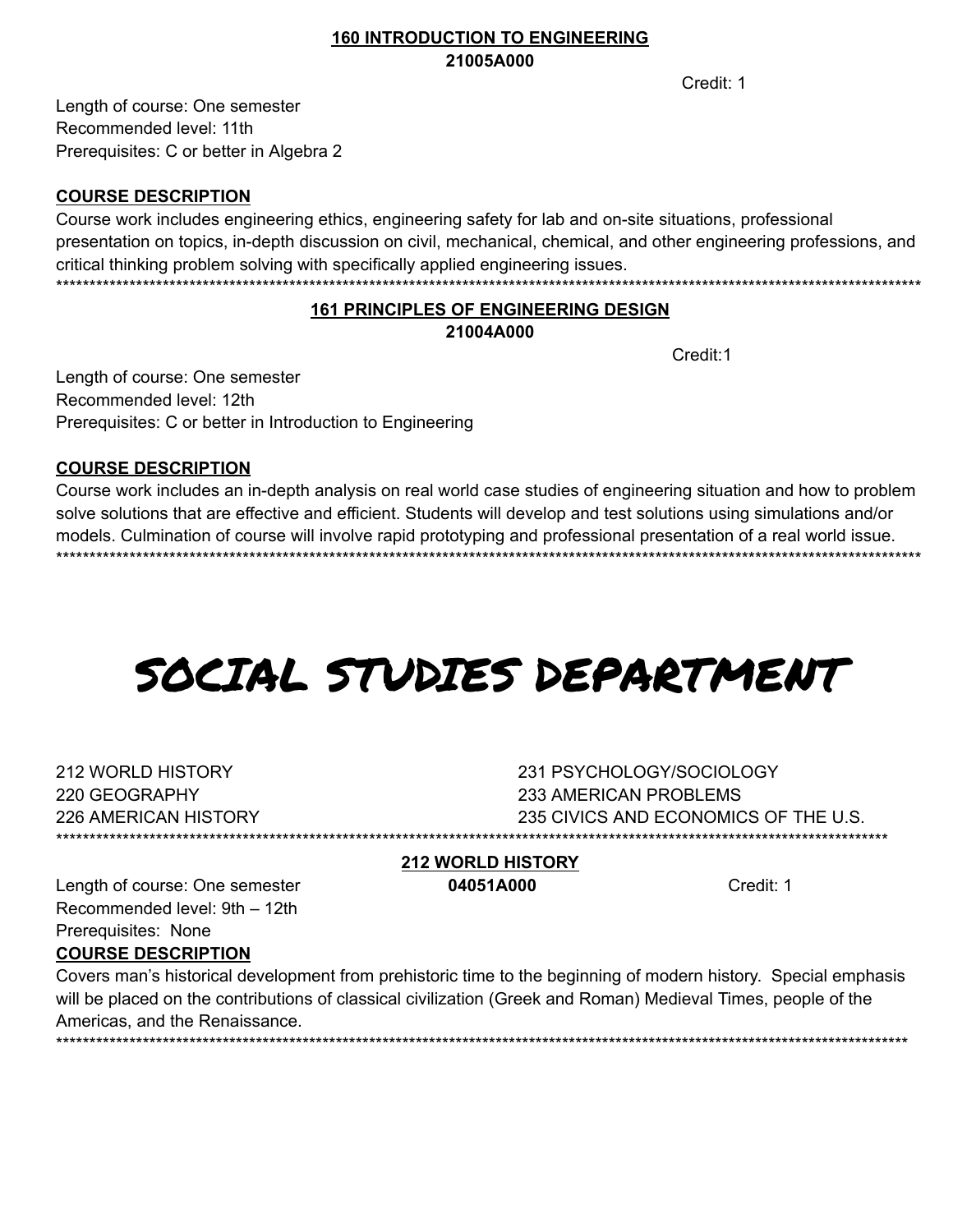#### **220 GEOGRAPHY** 04001A000

Length of course: One semester Recommended level: 9th - 12th Prerequisites: None **COURSE DESCRIPTION** 

A comprehensive study of world and United States geography, with emphasis placed on U.S. geography, physical and economic features. Basic geographical skills, including map reading will be emphasized. 

## **226 AMERICAN HISTORY**

Credit: 1

04101A000 Length of course: One semester Recommended level: 10th - 12th Prerequisites: 10th graders may take if they have an A in World History This class must be passed to graduate.

## **COURSE DESCRIPTION**

Course covers the development of the United States 2nd Industrial Revolution to the present emphasizing America's role in 20th Century, the Progressive Era, WW I, 1920's, Depression, WW II, Cold War, Vietnam era and current situations.

04254A000

#### 231 PSYCHOLOGY/SOCIOLOGY

Length of course: One semester Recommended level: 10th - 12th Prerequisites: None **COURSE DESCRIPTION** 

Focuses on understanding human behavior through knowledge of psychology and sociology. Students will be able to interpret human behavior from the standpoint of individual behavior and also from the standpoint of group behavior. Research papers, book reports and oral presentations will be used throughout the class.

## **233 AMERICAN PROBLEMS**

04106A000

Credit: 1

Length of course: One semester Recommended level: 11th - 12th Prerequisites: consent of instructor

## **COURSE DESCRIPTION**

Course that covers current American issues. Subjects covered include pollution, civil rights, drug education, energy crisis, congress, the presidency and others. Students will be expected to participate each day in class. The grade for this course is based on 50% class participation and 50% research papers/presentations. 

## **235 CIVICS AND ECONOMICS OF THE U.S.**

04161A000

Credit: 1

Length of course: One semester Recommended level: 11th - 12th Prerequisites: None

## **Required for U.S. Constitution Test**

Examine the general structure and functions of American systems of government, the roles and responsibilities of citizens to participate in the political process, and relationship of the individual to the law and legal system. Study of U.S. economic concepts of supply and demand, pricing structures, budgeting, and banking

Credit: 1

Credit: 1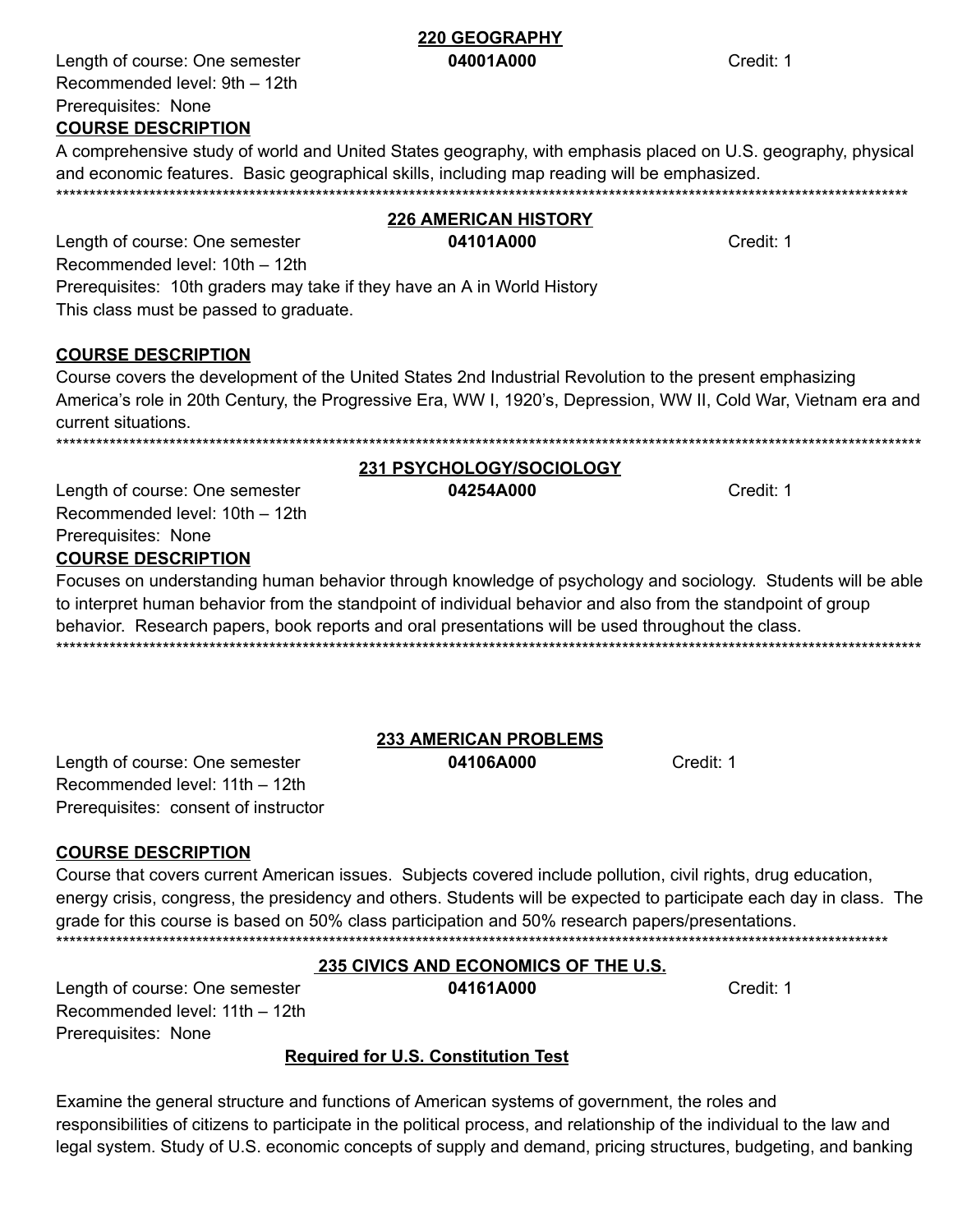as well as discussions of current and controversial issues, and other information will be presented in this course. Completes state requirements for Consumer Education. This class must be passed in order to graduate. Incorporates state required U.S. Constitution Test.

## SCIENCE DEPARTMENT

302 PHYSICAL SCIENCE 307 CONCEPTUAL BIOLOGY 308 GEOLOGY 309 EARTH AND SPACE SCIENCE 311 BIOLOGY 1 312 BIOLOGY 2 

313 ADVANCED BIOLOGY 322 CHEMISTRY 1 323 CHEMISTRY 2 324 ADVANCED CHEMISTRY 328 ANATOMY & PHYSIOLOGY 331 PHYSICS 1

Credit: 1

#### **302 PHYSICAL SCIENCE** 03159A000

Length of course: One semester Recommended level: 10th - 12th Prerequisites: None

## **COURSE DESCRIPTION**

| A course based on lab exploration of the concepts of matter, the atom, the Periodic table, bonding, chemical                                                                    |                               |           |
|---------------------------------------------------------------------------------------------------------------------------------------------------------------------------------|-------------------------------|-----------|
| reactions, solutions, waves, sound and light.                                                                                                                                   |                               |           |
|                                                                                                                                                                                 |                               |           |
|                                                                                                                                                                                 | <b>307 CONCEPTUAL BIOLOGY</b> |           |
| Length of course: One semester                                                                                                                                                  | 03062A000                     | Credit: 1 |
| Recommended level: 9th grade only                                                                                                                                               |                               |           |
| Prerequisites: Placement determined by staff                                                                                                                                    |                               |           |
| <b>COURSE DESCRIPTION</b>                                                                                                                                                       |                               |           |
| This course provides students with a basic understanding of living things. Topics covered include cells, types of<br>organisms, animals and plants.<br>************************ |                               |           |
|                                                                                                                                                                                 | 308 GEOLOGY                   |           |
| Length of course: One semester                                                                                                                                                  | 03002A000                     | Credit: 1 |
| Recommended level: 9th - 12th                                                                                                                                                   |                               |           |
| Prerequisites: None                                                                                                                                                             |                               |           |

## **COURSE DESCRIPTION**

This course provides an in-depth study of the forces that formed and continue to affect the earth's surface as well as Earth's history. Topics covered include weathering, erosion, earthquakes, volcanoes, mountain building, and plate tectonics. Emphasis will be placed on construction and reading both maps and graphs, as well as, identifying minerals, rocks and soil. 

**309 EARTH AND SPACE SCIENCE** 

03049A000

Credit: 1

Length of course: One semester Recommended level: 10th - 12th Prerequisites: None

**COURSE DESCRIPTIO**This course offers students the opportunity to study the history of astronomy, solar system, stars, galaxies, and the interstellar bodies as well as the Earth's dynamic atmosphere, weather and climate.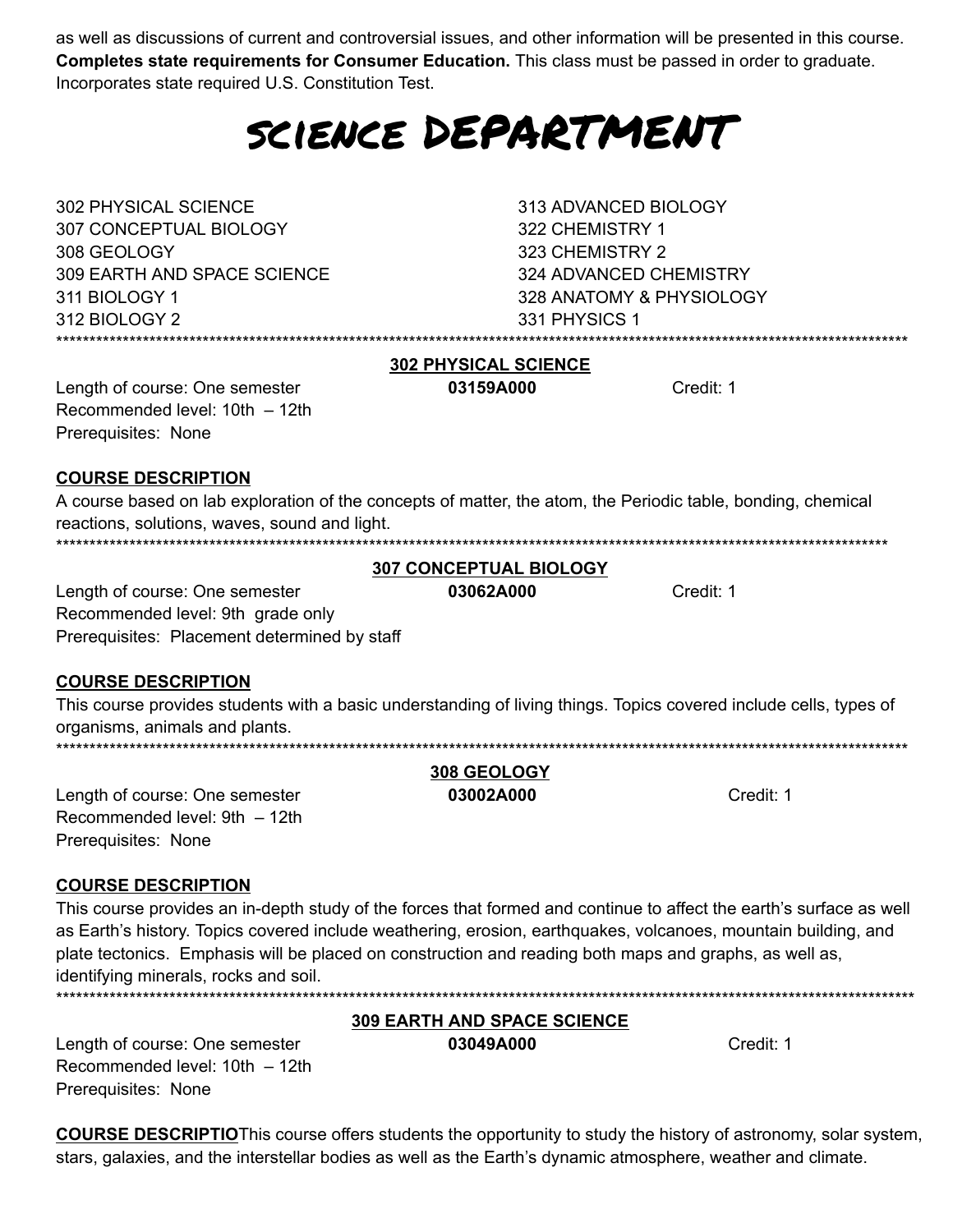## **311 BIOLOGY 1**

#### 03051A000

312 BIOLOGY 2

03099A000

Length of course: One semester Recommended level: 9th Prerequisites: Placement determined by staff

#### **COURSE DESCRIPTION**

A lab oriented class dealing with cell structure, DNA/RNA, microbiology, disease, cellular respiration, photosynthesis, and general animal physiology and behavior. Considered as college preparation. 

Length of course: One semester Recommended level: 9th - 12th Prerequisites: C or better in Biology 1

#### **COURSE DESCRIPTION**

A lab oriented class dealing with genetics, biotechnology, evolution, taxonomy, plants and ecology. Considered equivalent to entry level for college. 

## 313 ADVANCED BIOLOGY

03052A00

Length of course: One semester Recommended level: 11th-12th Prerequisites: B or better in Biology 2 and at least a C in Chemistry 1

#### **COURSE DESCRIPTION**

A brief history of biology, natural selection, cell theory, cell structure and function, chemistry of life, photosynthesis, cellular respiration, cell division, patterns of inheritance, DNA, biotechnology, and biodiversity. Related laboratory exercises will be incorporated.

#### **EQUALS LTC GENERAL BIOLOGY 1 LSC 1101**

#### 322 CHEMISTRY 1

03101A000

Credit: 1

#### **COURSE DESCRIPTION**

Length of course: One semester

Recommended level: 10th - 12th

An introductory lab based course that includes the study of the history and principles of the atomic theory, history and interpretation of the periodic table, nomenclature, bonding, and chemical calculation of mass and energy changes in chemical reactions.

Prerequisites: C or better in Biology 1 and a C or better in Algebra 1A or Freshman Algebra II

Credit: 1

Credit: 1

Credit: 1 **LTC Dual Credit**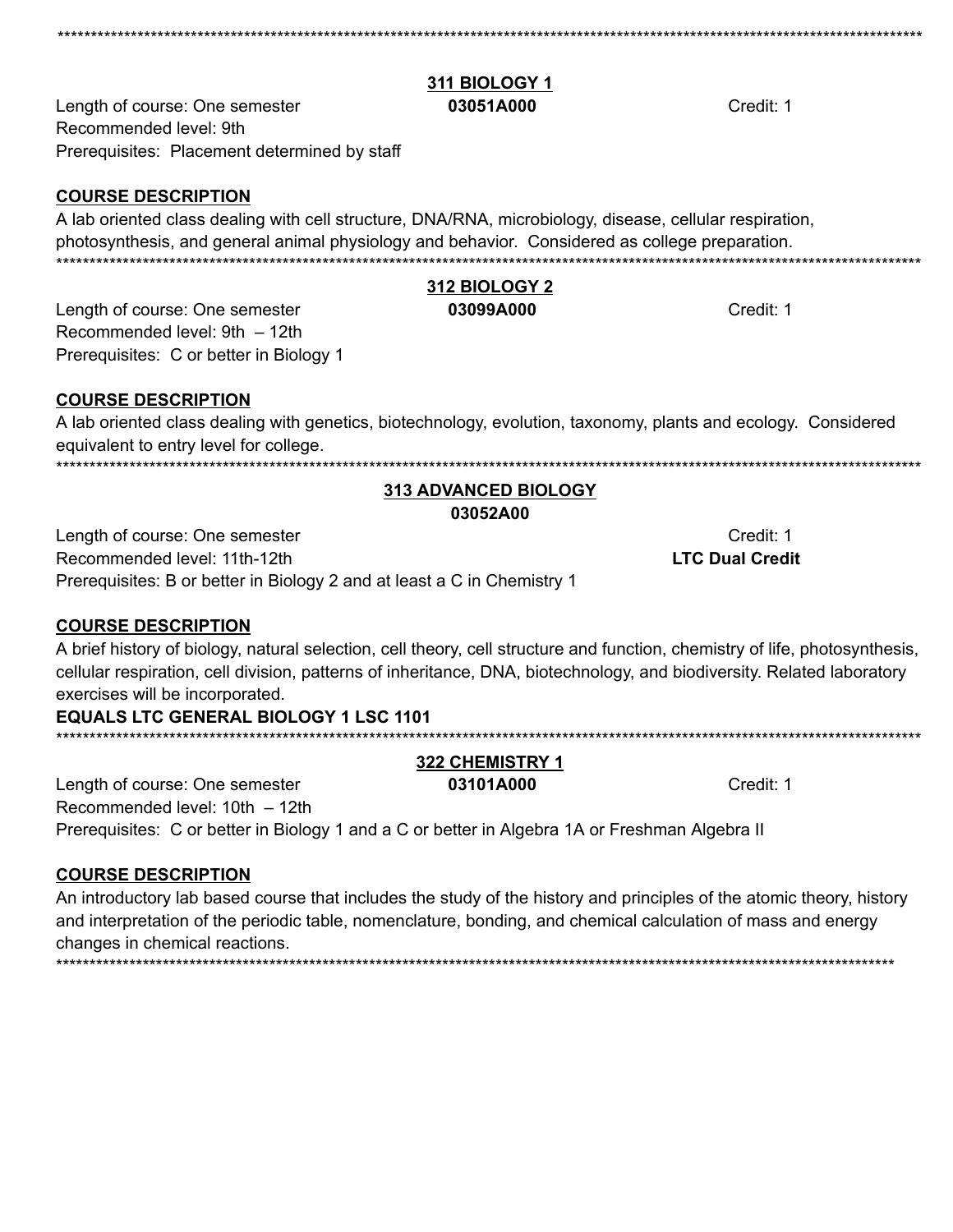#### 323 CHEMISTRY 2 03149A000

Length of course: One semester Recommended level: 10th - 12th Prerequisites: B or better in Chemistry 1 and C or better in Algebra 2

## **COURSE DESCRIPTION**

Continuation of topics covered in Chemistry I to provide a survey of all general chemistry concepts which include: phases of matter, gas laws, solution chemistry, acid-base chemistry, equilibrium, thermodynamics, kinetics and electrochemistry. This course is lab based and will introduce students to the techniques of titration, calorimetry, chromatography and basic quantitative analysis. Course is designed for college bound students majoring in science or related fields such as pre-med or nursing and involves math calculations similar to those performed in Chemistrv I.

#### **324 ADVANCED CHEMISTRY** 03102A000 Length of course: One semester **LTC Dual Credit** Recommended level: 11th - 12th Prerequisites: B or better in Chemistry 2 and at least a C in College Algebra

Credit: 1

Credit: 1

**COURSE DESCRIPTION** 

Course focuses on lab based advanced topics including: gas-phase equilibria, acid-base reactions and equilibria, salt hydrolysis and solubility, chemical kinetics, redox reactions and electrochemistry. Designed for college bound students majoring in science or engineering and requires extensive math calculations. Also includes an intensive lab-only section on qualitative analysis. EQUALS LTC GENERAL CHEMISTRY 1 CLASS 1130

#### **328 ANATOMY & PHYSIOLOGY**

Length of course: One semester 03053A000 Recommended level: 10th - 12th Prerequisites: C or better in Biology 1 and Chemistry 1

## **COURSE DESCRIPTION**

Anatomy and Physiology courses present the human body and biological systems in more detail. In order to understand the structure of the human body and its functions, students learn anatomical terminology, study cells and tissues, explore functional systems (skeletal, muscular, circulatory, respiratory, digestive, reproductive, nervous, and so on), and may dissect mammals. 

Length of course: One semester Recommended level: 12th Prerequisites: C or better in Trigonometry.

#### **COURSE DESCRIPTION**

Focuses on basic mechanics – motion forces, vectors, gravitation, momentum, work, energy, simple machines. Discussion and solving advanced problems as a group are important parts of class work.

**EQUALS LTC PHYSICS 1120** 

Credit: 1

Credit: 1 **LTC DUAL CREDIT** 

331 PHYSICS 1

03199A000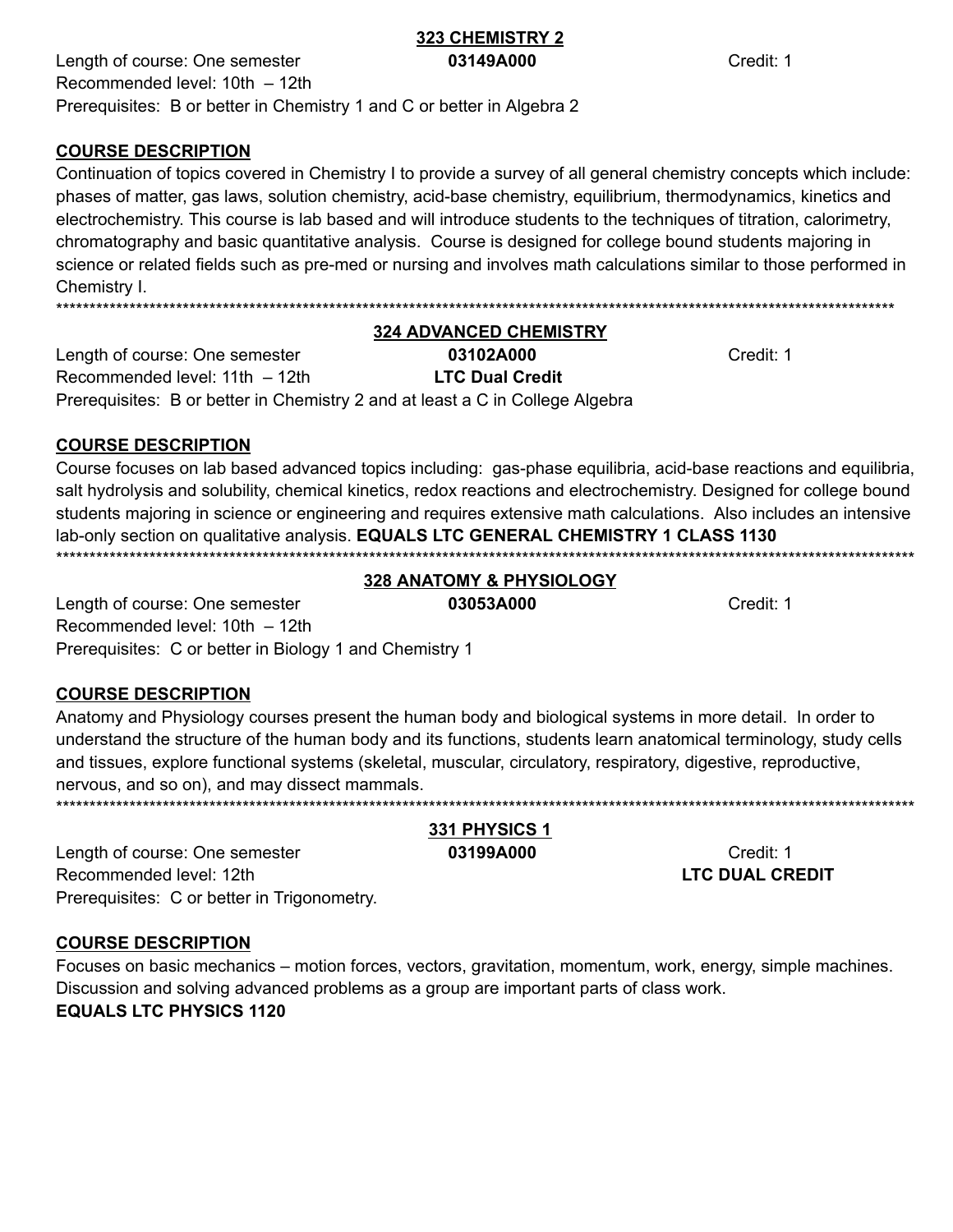## RHS SCIENCE DEPARTMENT COURSE PREREQUISITES

## AND SEQUENCES

**FRESHMAN ARE PLACED IN THEIR FIRST SCIENCE COURSE BASED ON NMS TEACHER RECOMMENDATION**

## **Freshmen**

Conceptual Biology **OR** Biology 1

Possible Electives: Biology 2 (C or better in Biology 1) Physical Science Geology

## **Sophomores**

Physical Science **OR** Chemistry 1 (C or better in Biology 1 and C or better in Algebra 1A or Algebra 2)

Possible Electives: Chemistry 2 (C or better in Chemistry 1 or better in Algebra 2) Biology 2 (C or better in Biology 1 and Chemistry 1) Geology Earth/Space

## **Juniors**

Any elective listed previously that have NOT already successfully been completed.

Additional Electives:

\*Advanced Chemistry(B or better in Chemistry 2 and at least a C in College Algebra) \*Advanced Biology(B or better in Biology 2 and a least a C in Chemistry 1)

## **Seniors**

Any elective courses listed previously that have NOT already successfully completed.

Additional Elective: \*Physics (C or better in Trigonometry)

## \***LTC DUAL CREDIT**

Advanced Chemistry: LTC General Chemistry 1 (1130) Advanced Biology: LTC General Biology 1 (1101) Physics: LTC Physics (1120)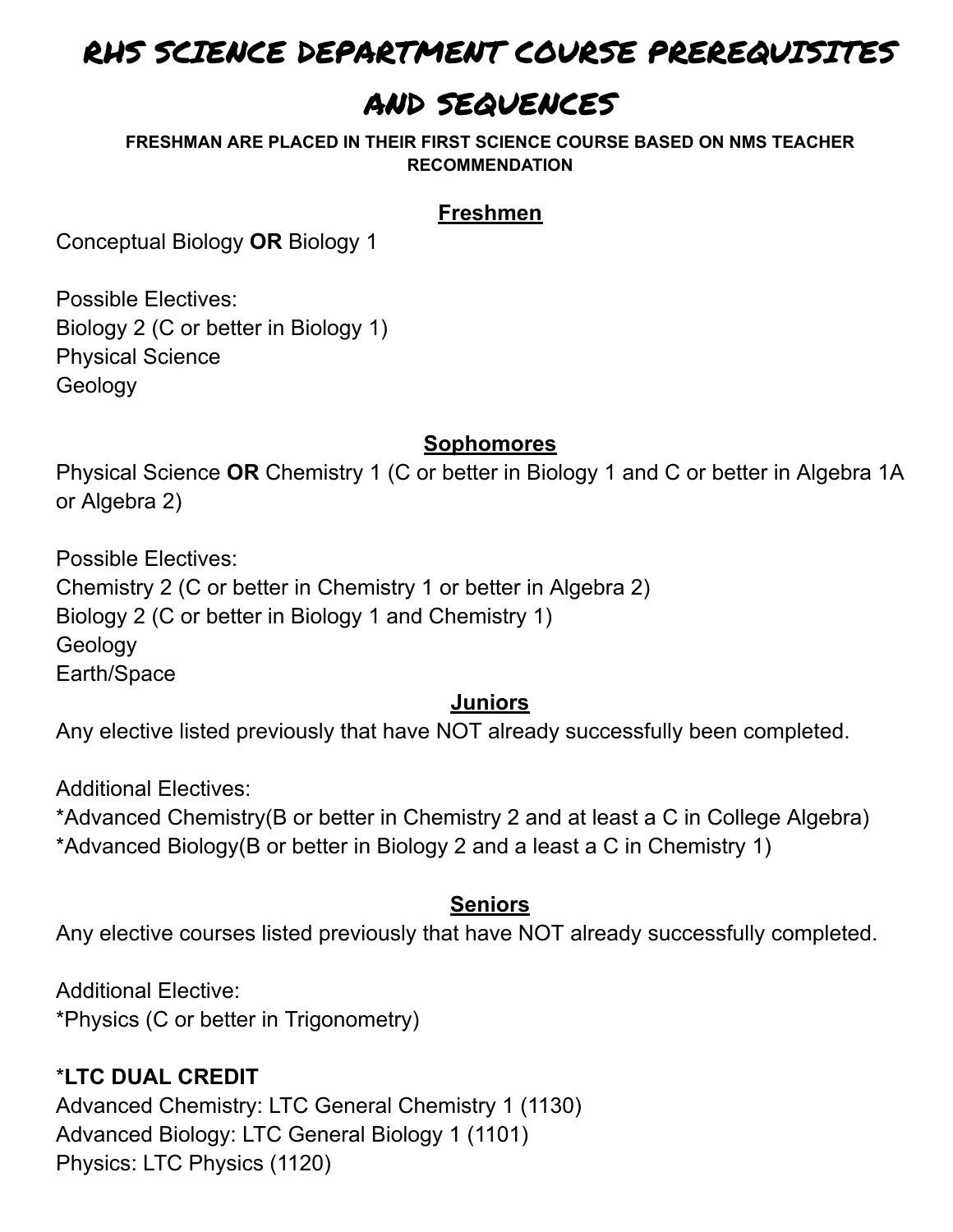## FOREIGN LANGUAGE DEPARTMENT

## SPECIAL NOTES ABOUT FOREIGN LANGUAGE COURSES

The Foreign Language program is designed to help the student gain an understanding and appreciation of other people's way of life, literature, and civilization and to develop an awareness of the relationship between the language and civilization of his own country and that of another country. The mastery of the language is the principal objective – reading and conversing fluently and accurately in a second language. The University of Illinois recommends completing four credits of Foreign Language in high school. Students interested in completing 4 credits need to pursue on-line options or summer classes (when offered) at LTC at student cost.

474 SPANISH 1

#### 474 SPANISH 1 475 SPANISH 2

Length of course: One semester 06101A000 Recommended level: 11th - 12th **LTC DUAL CREDIT** Prerequisites: C or better in English or consent of instructor

Credit: 1

#### **COURSE DESCRIPTION**

An introductory course focusing on all aspects of language learning: listening, speaking, reading and writing. Students will be introduced to the Spanish-speaking world and its cultures. Students will be prepared to communicate authentically in Spanish by interpreting, exchanging, and presenting information on a variety of topics, including practices, products, and perspectives of Spanish spelling cultures. Lab work and on-line assignments required and can be completed at home or at school. Creative projects are included, including participation in Fine Arts night. An active participation course.

475 SPANISH 2 Length of course: One semester 06102A000 **LTC DUAL CREDIT** Recommended level:  $11th - 12th$ Prerequisites: C or better in Spanish 1 or consent of instructor

Credit: 1

## **COURSE DESCRIPTION**

Combines fundamental grammar with listening, reading, speaking and writing exercises . Students will be prepared to communicate authentically in Spanish by interpreting, exchanging, and presenting information on a variety of topics, including practices, products, and perspectives of Spanish-speaking cultures while continuing to build upon the skills required in the Spanish 1 course. Lab work and on-line assignments required and can be completed at home or at school. An active participation course.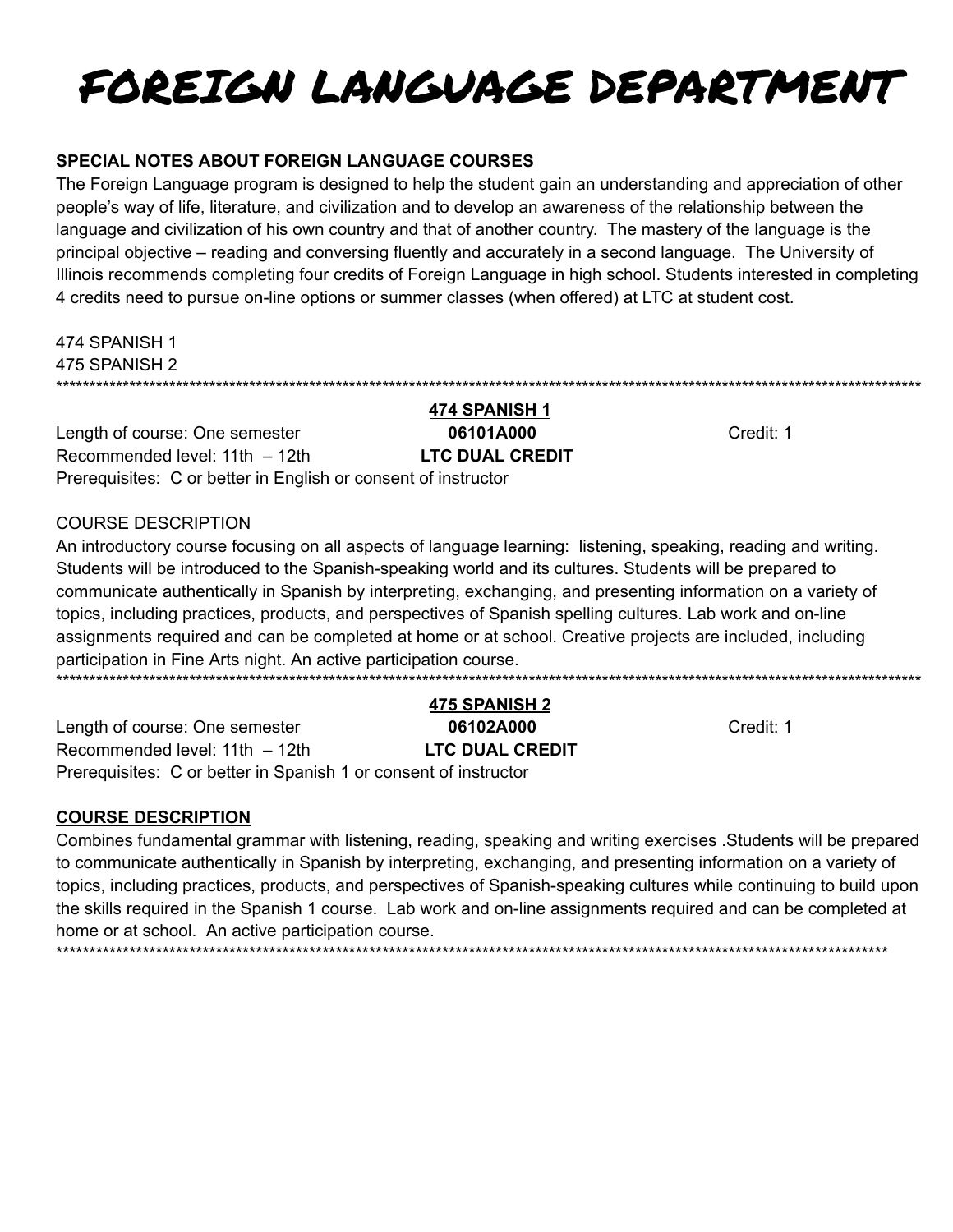## BUSINESS DEPARTMENT

501 BUSINESS AND TECHNOLOGY CONCEPTS 502 DIGITAL GRAPHICS/PHOTOJOURNALISM 503 BUSINESS TECHNOLOGY AND PROCEDURES/MARKETING 504 WEB PAGE AND INTERACTIVE MEDIA DEVELOPMENT

#### 501 BUSINESS AND TECHNOLOGY CONCEPTS

Length of course: One semester Recommended level: 9th - 10th Prerequisites: None

12001A001

Credit: 1

#### **COURSE DESCRIPTION**

This orientation-level course will provide an overview of all aspects of business. Students acquire knowledge of and experience in the proper and efficient use of Microsoft Office and Google Drive. These topics explore a wide range of applications, including (but not limited to) word processing, spreadsheet, graphics, email, and desktop publishing. Basic business and financial information will also be covered. Students will be introduced to a wide range of careers in fields. Emphasis will be placed on using the computer while studying applications in these careers along with communication skills (thinking, listening, composing, revising, editing, and speaking), math and problem solving. Business ethics as well as other workplace skills will be taught and integrated within this course. Provides students with an overview of the American monetary and banking system as well as types of financial institutions and the services and products that they offer.

\*If you have taken Computer Applications in the past, you may not take this course.

\*Meets Computer Applications requirement.

#### 502 DIGITAL GRAPHICS/PHOTOJOURNALISM

Length of course: One semester 10202A001 Credit: 1 Recommended level: 9TH - 12TH Prerequisites: Priority will be given to those who have taken the yearbook or journalism class at NMS.

#### **COURSE DESCRIPTION**

Provides students with the opportunity to use the computer to produce visual imagery and to apply graphic techniques to various fields, such as advertising and school publications. Students will learn Adobe Photoshop. The course exposes students to the manner in which photography is used to convey information and experiences. The course will be coordinated with production of the school newspaper and yearbook. Students will also be involved in creating programs and publications for the school and area businesses. Students will focus on Adobe Photoshop.\*Meets Computer Applications requirement. \*\*\*\*\*\*\*\*\*\*\*\*\*\*\*\*\*\*\*\*\*\*\*\*\*\*\*\*\*\*\*\*\*\*

#### 503 BUSINESS TECHNOLOGY AND PROCEDURES/MARKETING

Length of course: One semester Recommended level: 9TH - 12TH Prerequisites: None

12002A001

Credit: 1

## **COURSE DESCRIPTION**

Integrated software applications will be included in this course. Instruction will focus on office etiquette, office management, communications procedures, time management, and proper business behavior and attire. Students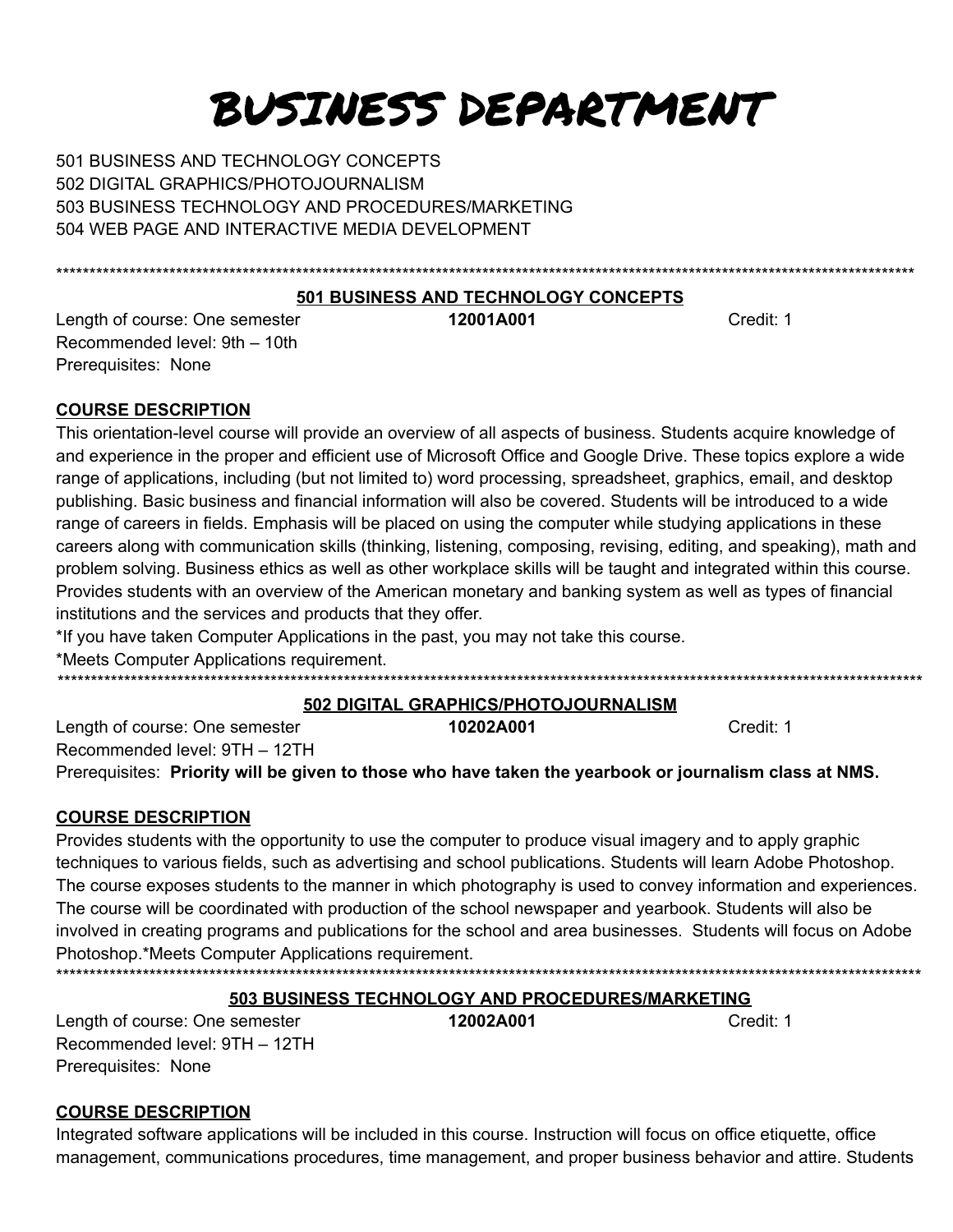will create, edit and correct documents,perform information processing activities (e.g. spreadsheets, database entry, desktop publishing) and prepare documents using presentation software. Students will organize and plan office activities. Students will apply proper grammar, punctuation, spelling and proofreading skills. Accuracy will be emphasized. Workplace skills as well as communication skills (thinking, listening, composing, revising, editing, and speaking) will be taught and integrated throughout this course. Comprehensive courses focus on the wide range of factors that influence the flow of goods and services from the producer to the consumer. Topics may include (but are not limited to) market research, the purchasing process, distribution systems, warehouse and inventory control, salesmanship, sales promotions, business management, and entrepreneurship. \*Meets Computer Applications requirement.

\*\*\*\*\*\*\*\*\*\*\*\*\*\*\*\*\*\*\*\*\*\*\*\*\*\*\*\*\*\*\*\*\*\*\*\*\*\*\*\*\*\*\*\*\*\*\*\*\*\*\*\*\*\*\*\*\*\*\*\*\*\*\*\*\*\*\*\*\*\*\*\*\*\*\*\*\*\*\*\*\*\*\*\*\*\*\*\*\*\*\*\*\*\*\*\*\*\*\*\*\*\*\*\*\*\*\*\*\*\*\*\*\*\*\*\*\*\*\*\*\*\*\*\*\*\*\*

#### **504 WEB PAGE AND INTERACTIVE MEDIA DEVELOPMENT I**

Length of course: One semester **10201A001** Credit: 1 Recommended level: 10TH – 12TH Prerequisites: None

#### **COURSE DESCRIPTION**

Web Page and Interactive Media Development I is a skill-level course designed to prepare students to plan, design, create and maintain web pages and sites. Students will learn the fundamentals of web page design using HTML, HTML editors, and graphic editors as well as programming tools such as JavaScript. Students will work in a project based environment to create a working website. Students will learn to create pages, add hyperlinks, make tables and frames, create forms, integrate images, and set styles. Students will use image-editing programs to manipulate scanned images, computer graphics, and original artwork. Instruction will include creating graphical headers, interactive menus and buttons, and visually appealing backgrounds. Students will use hardware and software to capture, edit, create, and compress audio and video clips.

## GENERAL COURSES

**NOTE: Students must pass all classes in order to take community service and/or career training. Also, due to the interactive nature of these courses with Robinson CUSD #2 staff and students,and the public, the administration reserves the right to immediately remove a student from his/her placement for gross misconduct.**

 CAREER TRAINING CAREER INTERNSHIP STUDENT COMMUNITY SERVICE \*\*\*\*\*\*\*\*\*\*\*\*\*\*\*\*\*\*\*\*\*\*\*\*\*\*\*\*\*\*\*\*\*\*\*\*\*\*\*\*\*\*\*\*\*\*\*\*\*\*\*\*\*\*\*\*\*\*\*\*\*\*\*\*\*\*\*\*\*\*\*\*\*\*\*\*\*\*\*\*\*\*\*\*\*\*\*\*\*\*\*\*\*\*\*\*\*\*\*\*\*\*\*\*\*\*\*\*\*\*\*\*\*\*\*\*\*\*\*\*\*\*\*\*\*\*\*\*

**562 CAREER TRAINING**

Length of course: One semester **22004A000** Credit: 1 Recommended level: 11th – 12h Prerequisites: Administrative approval, GPA of 2.5, 90% attendance for the preceding semester

#### **COURSE DESCRIPTION**

A non-paid training experience in a career field for which the student demonstrates a genuine career awareness and aptitude. Students will be exposed to a variety of on-site work experiences. \*\*\*\*\*\*\*\*\*\*\*\*\*\*\*\*\*\*\*\*\*\*\*\*\*\*\*\*\*\*\*\*\*\*\*\*\*\*\*\*\*\*\*\*\*\*\*\*\*\*\*\*\*\*\*\*\*\*\*\*\*\*\*\*\*\*\*\*\*\*\*\*\*\*\*\*\*\*\*\*\*\*\*\*\*\*\*\*\*\*\*\*\*\*\*\*\*\*\*\*\*\*\*\*\*\*\*\*\*\*\*\*\*\*\*\*\*\*\*\*\*\*\*\*\*\*\*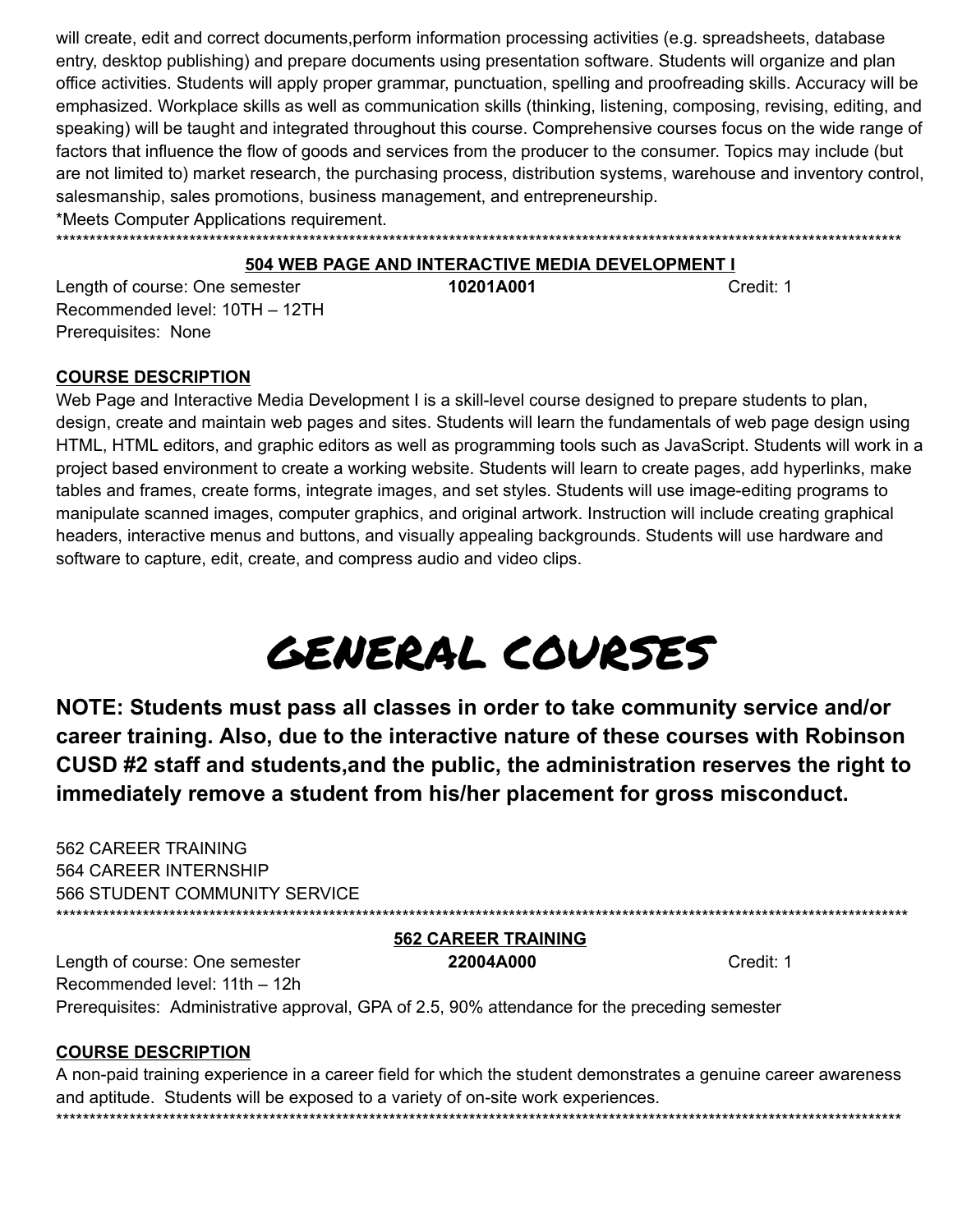#### **564 CAREER INTERNSHIP**

Length of course: One semester

Recommended level: 11th - 12h Prerequisites: Career training and Administrative approval, GPA of 2.5, 90% attendance for the preceding

#### semester

#### **COURSE DESCRIPTION**

| Upon successful completion of on-the-job training, students will become apprentices at work sites. Students will |
|------------------------------------------------------------------------------------------------------------------|
| be expected to be more productive and knowledgeable in their career field.                                       |
|                                                                                                                  |

#### **566 STUDENT COMMUNITY SERVICE** 22104A000

Length of course: One semester

Recommended level: 11th - 12th Prerequisites: Administrative approval, GPA of 2.0 and on schedule to graduate, 90% attendance for the preceding semester.

This course is offered with Pass/Fail grading. To obtain a Passing grade students must exhibit effort equal to a letter grade of B.

#### **COURSE DESCRIPTION**

Offers credit for a well-planned program from participation in "People Related" service to the community. Community service is graded on a pass/fail basis. Students will not be monetarily compensated for the service they perform. Students who do not have a Driver's License will not be permitted to volunteer off campus. Students must provide their own transportation to and from off campus service. Suggested job sites include: Washington and Lincoln Grade Schools Robinson High School and Nuttall Middle School

| Tutoring program         |
|--------------------------|
| Office cadet             |
| Library                  |
| <b>Faculty assistant</b> |
| Computer lab             |

Office cadet Library Faculty assistant **Computer Lab** 

#### **580 EMPLOYABILITY SKILLS** 22152A000

Length of course: One semester Recommended level: 11th-12th

Credit: 1

#### **COURSE DESCRIPTION**

Students will gain a better understanding of the challenges they will face following high school graduation. Finding jobs, filling out applications, developing job interview skills, and career research/planning are covered in the program. Students will also spend time developing their options for post high school life. Students will explore college and technical school possibilities and military options.

22004A000

Credit: 1

Credit: 1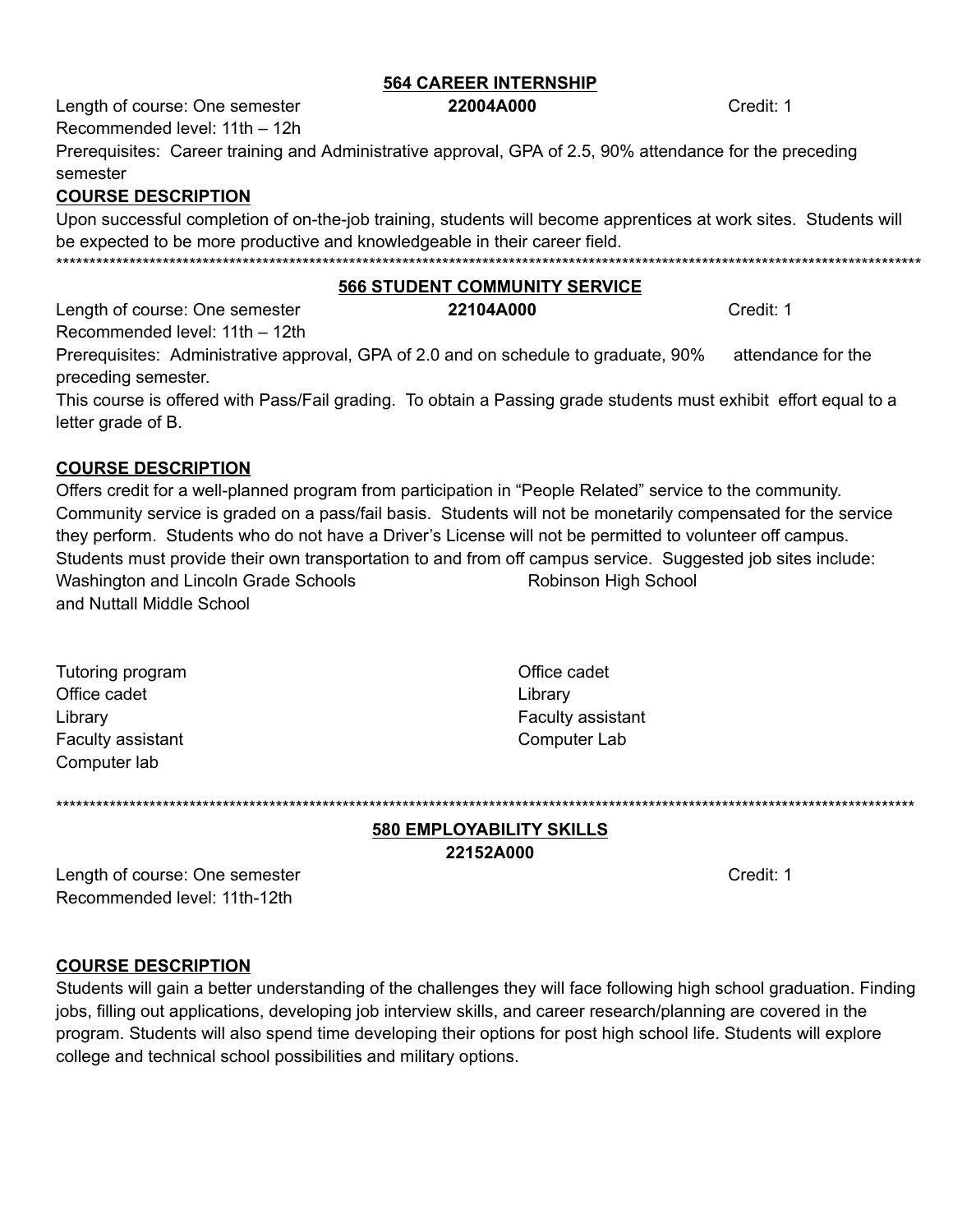## INDUSTRIAL TECHNOLOGY

**603 SMALL ENGINES** 606 BEGINNING DRAFTING 608 CAD DESIGN & SOFTWARE 610 CAD SOLIDWORKS 2 611/612 BUILDING TRADES 1

613/614 BUILDING TRADES 2 619/620 AUTO MECHANICS 1 621/622 AUTO MECHANICS 2 640 TECHNOLOGY 1 642 INTRO TO WOODWORKING

#### 603 SMALL ENGINES AND TRANSPORTATION

Length of course: One semester Recommended level: 9th - 10th Prerequisites: None

20001A001

Credit: 1

#### **COURSE DESCRIPTION**

For the 1st quarter class students will examine the theory of a four stroke gasoline engine by disassembling and assembling a four stroke gasoline engine. Evaluation is based on book work, tests, shop quizzes, and engine performance. The 2nd quarter class students will explore different modes of transportation through simple and complex projects including mousetrap vehicle, balloon monorail, 2 speed torque racer, catapult gliders, H2O rockets, and CO2 dragster. Evaluations are based on the design portfolio, creativity, functionality, and neatness of construction. This is a hands-on class. 

#### **606 BEGINNING DRAFTING** 21102A002

Credit: 1

Credit: 1

Length of course: One semester Recommended level: 9th - 12th Prerequisites: None

#### **COURSE DESCRIPTION**

Beginning Drafting is an introductory level drafting course. During the semester, the students will learn basic fundamentals of sketching; mul-view, orthographic projection, lettering techniques, dimensioning standards, pictorial sketching, architectural sketching, and basic SolidWorks modeling. 

608 CAD DESIGN AND SOFTWARE

21107A000

Length of course: One semester Recommended level: 9th - 12th Prerequisites: C or better in Beginning Drafting

## **COURSE DESCRIPTION**

This course is level two drafting. In this course students will use Solidworks to create parts and assemblies, generate multiview drawings, Bill of Materials of those parts and assemblies, and create assembly simulations.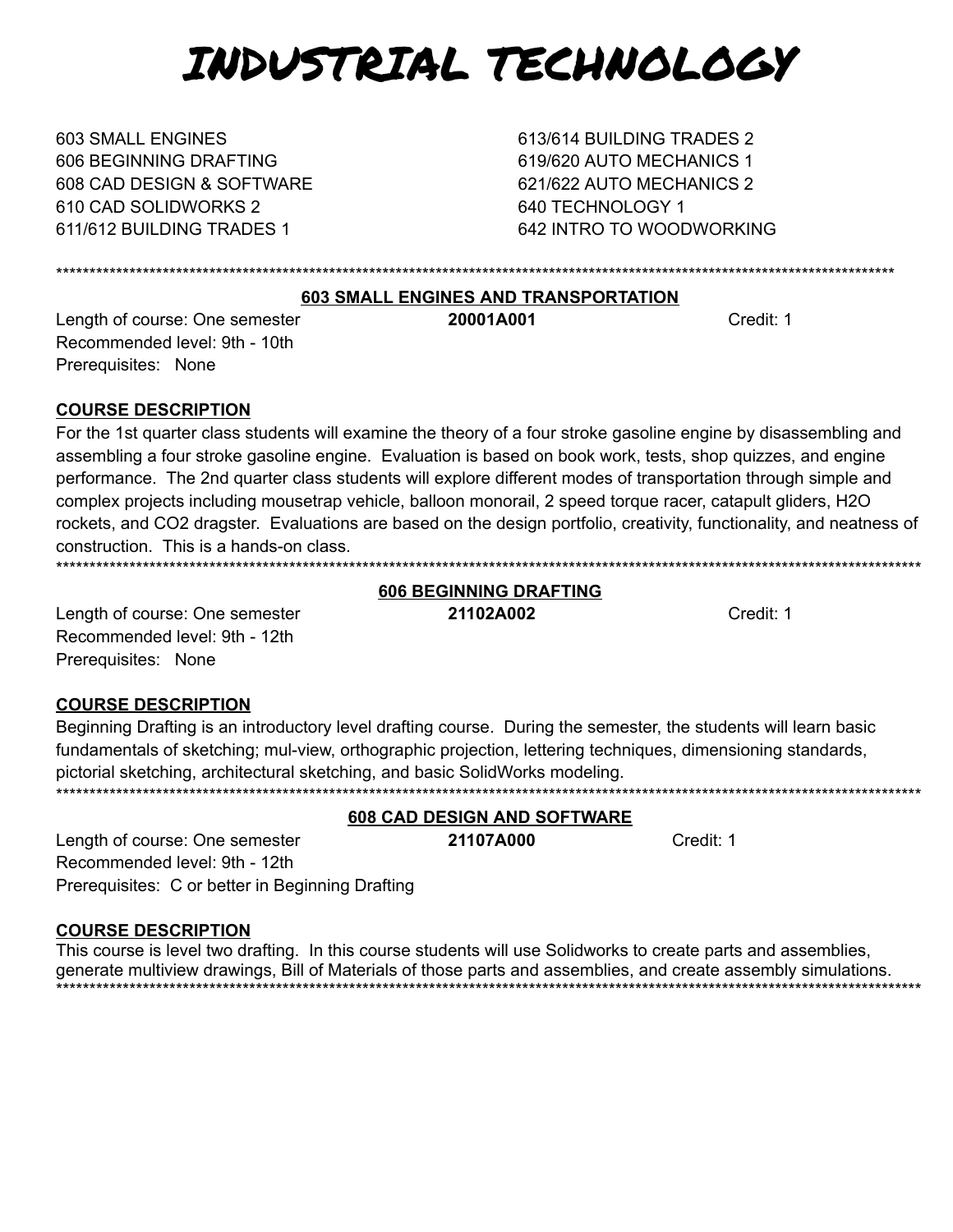#### 610 CAD-SOLIDWORKS 2 21106A000

Length of course: One semester Recommended level: 11th-12th Prerequisites: C or better in Beg Drafting and CAD Design and Software

#### **COURSE DESCRIPTION**

This course will allow students to be prepared to either further their education in engineering, machining, designing in post secondary education or today's high tech workforce. The course will give students an even playing field in post secondary courses as well as give them training to become employable in a highly competitive industrial workforce. 

#### 611/612 BUILDING TRADES 1 17002A001

Credit: 2 (1 per semester)

**LTC DUAL CREDIT** Recommended level: 11th - 12th Prerequisites: Consent of Instructor Drafting and Woods and Small Engines recommended

## **COURSE DESCRIPTION**

Length of course: One semester

Provides hands-on and classroom experiences related to the construction, installation and maintenance of residential buildings. Planned learning activities will allow students to become knowledgeable of fundamentals, principles and methods, and to develop technical skills related to masonry, carpentry and finish work. Includes safety principles and practices, recognition of materials, foundation layout methods, building concepts and procedures, local, state and national codes, cost estimates and blueprint reading, and drafting. Basic principles of theater set design and building. 

613/614 BUILDING TRADES 2 Length of course: One semester 17002A002 **LTC DUAL CREDIT** Recommended level: 12th Prerequisites: Building Trades 1 and Consent of Instructor

Credit: 2 (1 per semester)

#### **COURSE DESCRIPTION**

Provides hands-on and classroom experiences related to the construction, installation and maintenance of residential buildings. Planned learning activities will allow students to become more familiar with advanced skills than those provided in Building Trades 1. Includes safety principles and practices, principles and practices of plumbing, HVAC, and electrical systems. Specialized skills in masonry, rough and finish carpentry, advanced principles of theater set design and building.

#### 619/620 AUTO MECHANICS 1

Credit: 2 (1 credit per semester)

Length of course: One semester 20104A001 Recommended level: 11th - 12th Prerequisites: Consent of Instructor with Small Engines and Electricity recommended

## **COURSE DESCRIPTION**

Auto skill development is an introductory course designed to acquaint the student with various aspects of auto mechanics. Skill development in relation to proper use of tools, equipment, safety, and repair techniques will be emphasized.

Credit: 1 **POSSIBLE LTC DUAL CREDIT**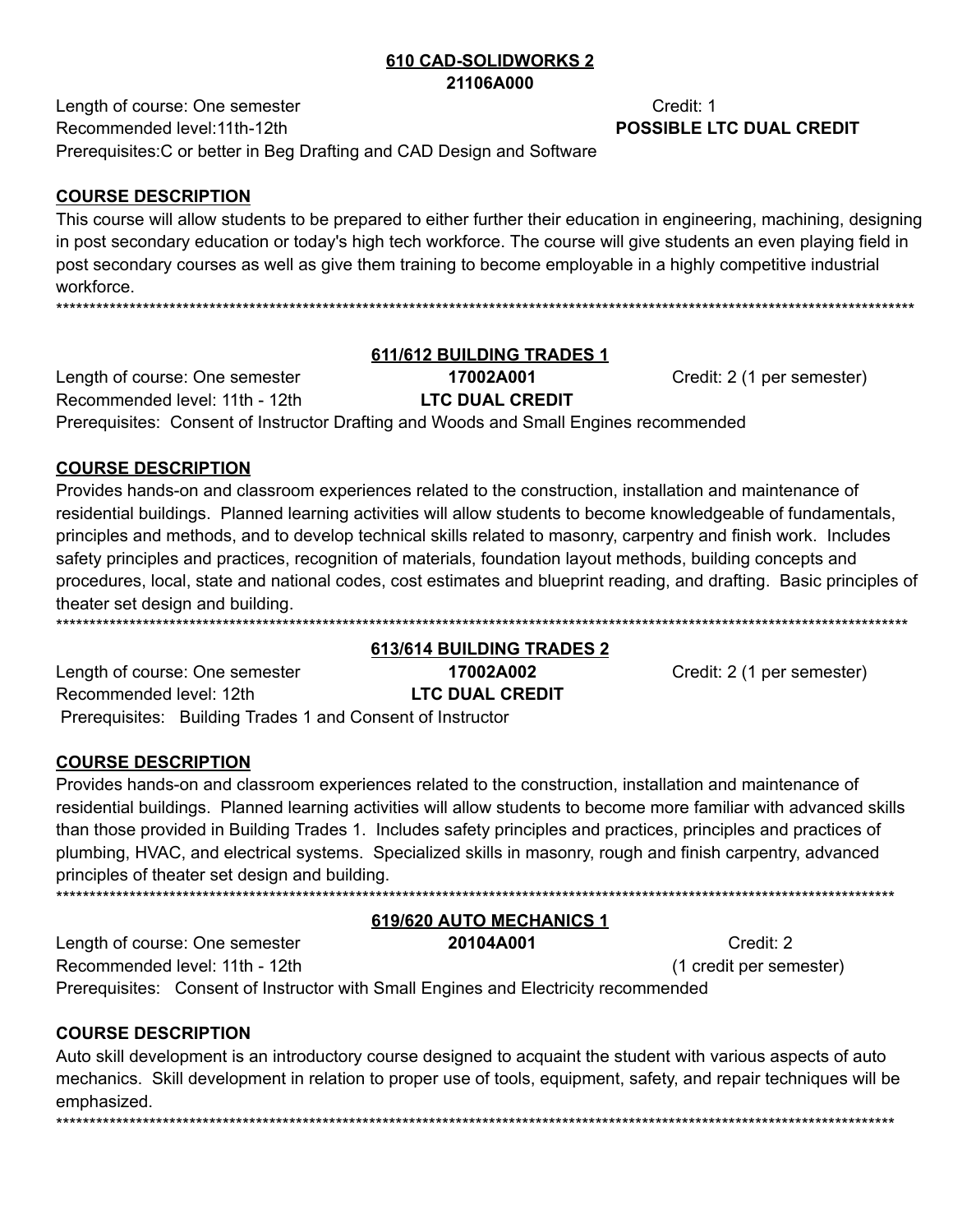Length of course: One semester Recommended level: 12th Prerequisites: Auto Mechanics 1

#### 621/622 AUTO MECHANICS 2 20104A002

Credit: 2 (1 credit per semester)

Credit: 1

## **COURSE DESCRIPTION**

An introduction to the cranking, charging, ignition, and electrical accessory systems of the automobile. Laboratory experience in testing and servicing automotive electrical systems. Two classroom hours per week. Four lab hours per week.

#### **640 TECHNOLOGY 1** 21052A002

Length of course: One semester Recommended level: 9th - 10th Prerequisites: None

#### **COURSE DESCRIPTION**

This course is designed to give the students some insight into the various and numerous areas of industrial technology and to provide hands-on applied experiences in these areas. Instruction is delivered through the use of Modular Technology Education. Students work in pairs on multiple learning stations. The students rotate through a series of 6 to 8 modules during this course. Modular will include CAD/CAM Mill/CAM Lathe, Digital Imagery, Mechanical Drafting, Plastic Technology, Graphic Design, Robotics, Engineering structures, Residential Plumbing, Residential Construction, Electronics, Laser Communications, Research and Design, Vinyl Sign Making, Fluid Power, Electricity, Precision Measurement, Material Science, Industrial Electricity & Electronics, Engineering Design, Master Cam, Industrial Electronics and Electricity and Industrial Pneumatics. 

#### **642 INTRODUCTION TO WOODWORKING I**

Length of course: One semester 17007A003 Credit: 1 Recommended level: 9th - 12th Prerequisites: SolidWorks (Beginning Drafting or Technology 1 completion of the SolidWorks Engineering Design station)

#### **COURSE DESCRIPTION**

This is a beginning woodworking course that is designed for students interested in developing woodworking skill for a profession or a hobby in woodworking. Proper procedures in construction are realized by designing and building projects including the proper shop safety, use of different joinery, gluing, sanding and finishing techniques. Students will read and apply instructions and execute measurements for proper construction, a foundation skill in any STEM field. Instruction in care, use, and operation of hand tools and power machines is also a vital part of this course. Students will compose a well written design portfolio, plan of procedure, successfully complete a bill of material, sketches and SolidWorks drawings for each project.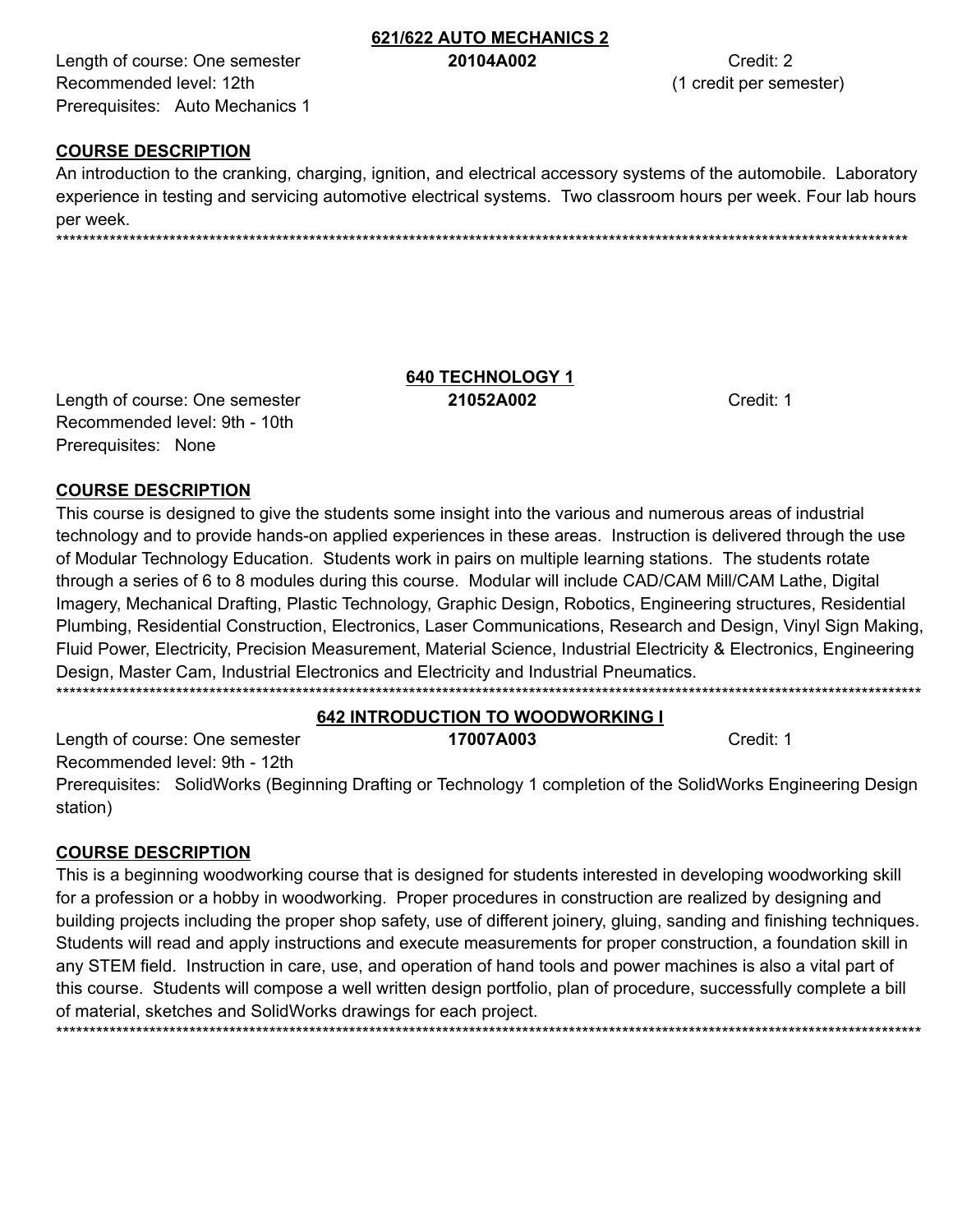## FAMILY AND CONSUMER SCIENCE

701 INTRODUCTION TO FAMILY/CONSUMER **SCIENCES CAREERS** 706 CHILD DEVELOPMENT & PARENTING 710 SEWING & TEXTILE DESIGN 1 712/713 CARE AND LEARNING SERVICES **OCCUPATIONS** 

714/715 CARE AND LEARNING SERVICES **MANAGEMENT** 716 FOOD AND NUTRITION 720 CULINARY OCCUPATIONS 1

#### **701 INTRODUCTION TO FAMILY/CONSUMER SCIENCES CAREERS**

Length of course: One semester Recommended level: 9th - 12th Prerequisites: None

19251A001

Credit: 1

#### **COURSE DESCRIPTION**

Designed to present basic subject matter in six areas including: Clothing & Textiles, Resource management, Foods and Nutrition, housing, home furnishings, and equipment, human development, interpersonal relationships, introduction to the world of work.

#### **706 CHILD DEVELOPMENT & PARENTING**

Length of course: One semester Recommended level: 9th - 12th Prerequisites: None

19052A001

Credit: 1

#### **COURSE DESCRIPTION**

Emphasizes learning experiences which help students gain knowledge and understanding of the intellectual, physical, social and emotional development of children from conception through adolescence. Course centers around the following duty areas managing and organizing child development by applying decision-making and goal setting skills; promoting child development by applying physical, social, intellectual and emotional principles; practicing health and safety standards for children; providing experiences which encourage children to maximize resources; encouraging human relations skills in children; evaluation of family and career changes in relation to impact on children. Information related to careers in childcare is incorporated throughout the course. 

#### 710 SEWING AND TEXTILE DESIGN 1

19201A001

Credit: 1

Length of course: One semester Recommended level: 10th - 12th Prerequisites: None (Intro to FCS preferred)

#### **COURSE DESCRIPTION**

Students will assess the science and aesthetics of fiber and fabric construction in the selection of construction materials. They will demonstrate basic hand and machine construction techniques. Also included throughout the course pattern layout, cutting, and essential construction skills. There will be many hands on projects. Students will be made responsible for the cost of their own materials and supplies for the various projects.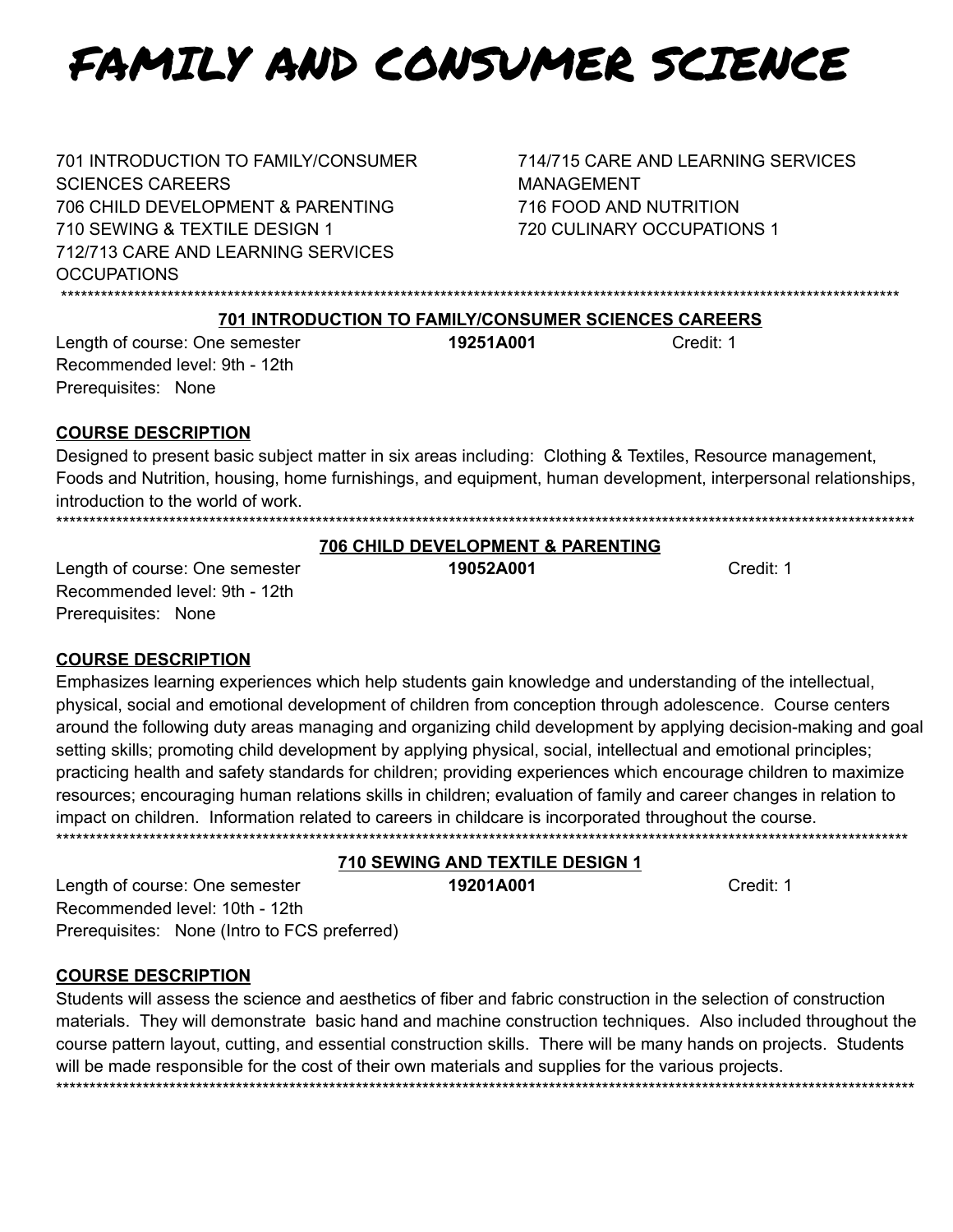#### 712/713 CARE AND LEARNING SERVICES OCCUPATIONS

Length of course: One class each semester 19054A001 Recommended level: 10th - 12th Prerequisites: Child Development or consent of instructor

#### **COURSE DESCRIPTION**

Designed to provide students interested in a career in child and day care operations with information and practical experiences needed for the development of job-related competencies. Students will be provided laboratory experiences either in a school-based or extended campus facility. Students will be expected to develop appropriate skills in program development and in assisting with children and/or adult's activities. Classroom study is concerned with the philosophy and management of childcare centers and the state and local regulations governing care-giving operations. The main learning experiences will involve actual work with children/adults in situations that simulate those found in business and industry, as well as preparation for that activity. Due to the nature of this course, daily attendance is required. NOTE: The Illinois Eastern Community Colleges recognize this course as an articulated course leading to a certificate program or the Applied Science Degree. May not be taken concurrently with 714/715. Students in this course will work toward the Early Childhood Education Credential Level 1 as recognized in daycares across the state of Illinois. In order to obtain the ECE credential, students must take the vear long class for Childcare 1 and 2. 

## 714/715 CARE AND LEARNING SERVICES MANAGEMENT

Length of course: One class each semester Recommended level: 11th - 12th Prerequisites: Care and Learning Services Occupations

#### **COURSE DESCRIPTION**

Continues the learning begun in Care and Learning Services Occupations. Emphasis is more on the administration of the care facility. Caring for infants and special needs of children and/or older adults is included. Emphasis is placed on career opportunities, human relations, communication skills and the service needs of clients in the occupational area. Major learning experiences will involve actual work with children and/or adults in facilities that simulate those found in industry, and discussion of the learning and problems arising from that activity. May not be taken concurrently with 712/713. Upon completion of this course, students will obtain the Early Childhood Education level 1 credentials. Due to the nature of this course, daily attendance is required. 

> **716 FOOD AND NUTRITION** 16054A001

Credit: 1

## **COURSE DESCRIPTION**

Prerequisites: None

Length of course: One semester

Recommended level: 11th - 12th

Class and laboratory experience needed to develop a knowledge and understanding of culinary principles and nutrition for people of all ages. Course content encompasses: food service and preparation management using the decision making process; meeting basic needs by applying nutrition concepts; meeting health, safety, and sanitation requirements; maximizing resources when planning/preparing/preserving/serving food; applying hospitality skills, analyzing nutritional needs in relation to change. The course also utilizes a variety of project-based experiences and service learning opportunities to gain knowledge and expertise in understanding and applying management skills, with consideration to diverse social, economic, technological, environmental, and cultural characteristics of individuals and families.

Credit: 2

19055A001

Credit: 2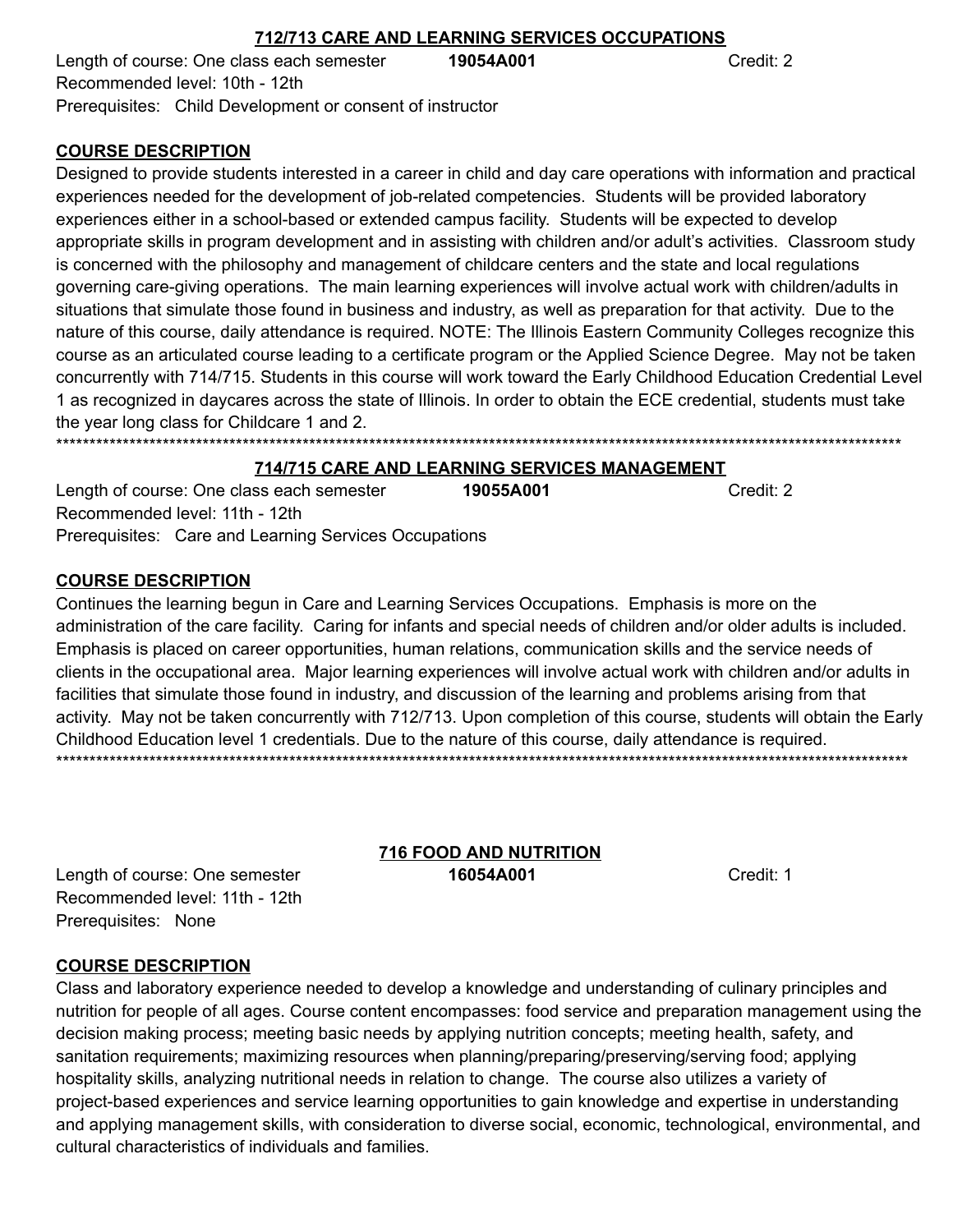#### **720 CULINARY OCCUPATIONS 1** 14002A002

Length of course: One semester Recommended level: 12th

Prerequisites: B or better in Food and Nutrition, 18 years old before the end of the semester, no more than 8 absences in the prior semester, and instructor approval

## **COURSE DESCRIPTION**

This course provides terminology, culinary math, and practical experiences needed for the development of culinary competencies and workplace skills. ServSafe safety and sanitation instruction and classroom application will prepare students for an industry recognized sanitation exam. Classroom experiences will develop skills to work in the front of the house, back of the house, and workstations. All labs will focus on baking and pastry arts. Additional content may include: event planning, customer service and relations, food service styles, hors d'oeuvres, and breakfast cookery. 

## HEALTH OCCUPATIONS

## 730 ORIENTATION TO HEALTH OCCUPATIONS 734/735 NURSING ASSISTANT 1 TB TEST REQUIRED FOR THIS CLASS

**730 ORIENTATION TO HEALTH OCCUPATIONS** 14001A001

Credit: 1

Credit: 1

Length of course: One semester Recommended level: 9th - 10th Prerequisites: None **COURSE DESCRIPTION** 

Designed to introduce Freshmen and Sophomores to the many health careers, and serve as a foundation for progression into Health Occupations skill development. Employability skills will be introduced as well as desirable qualities of health care workers. American Red Cross Safety and First Aid training, and CPR certification will be completed. Skills needed to accurately take blood pressure, pulse, and respirations will also be presented. 

Length of course: Two semesters Recommended level: 11th - 12th Prerequisites: Orientation to Health Occupations recommended

734/735 NURSING ASSISTANT 1 14051A001 TB TEST REQUIRED FOR THIS CLASS

Credit: 2

**COURSE DESCRIPTION** 

The course is composed of a combination of subject matter and experiences designed to perform tasks of individuals receiving nursing services. The student learns those competencies needed to perform as a nurse assistant under the direction of the registered nurse. The units of instruction should include the role of the nurse assistant while covering general health care topics; medical terminology; patients/clients and their environment; special feeding techniques; psychological support and, in long-term and terminal illness, death and dying. Topics covered typically include normal growth and development; feeding, transporting patients, hygiene, and disease prevention; basic pharmacology; first aid and CPR; observe ring and reports; care of equipment, and supplies; doctor, nurse, and patient relationships and roles; procedure and policies; medical and professional ethics; and care of various kinds of patients. Each student may obtain certification in CPR and as a Nurse Assistant by the Illinois Department of Public Health.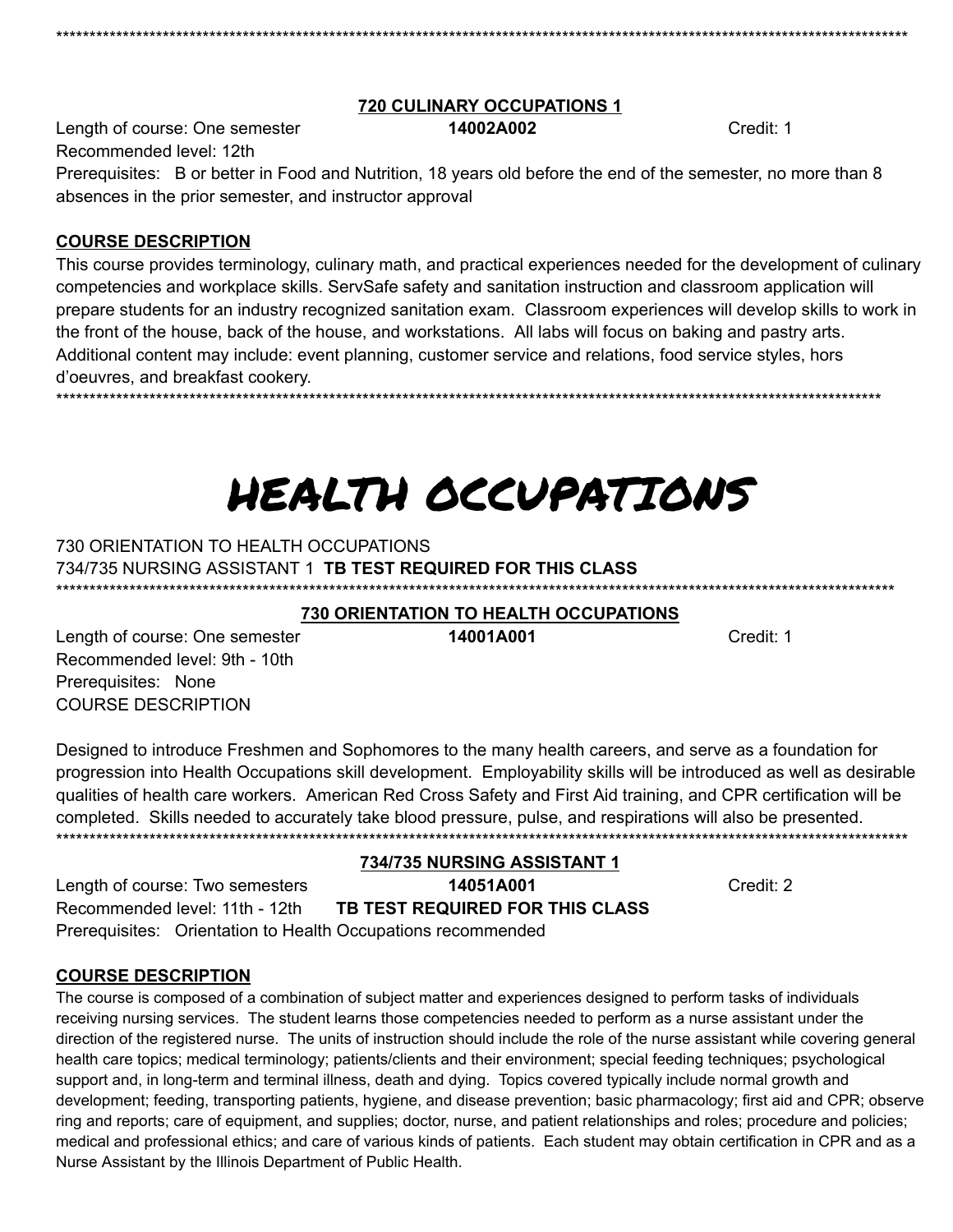## MUSIC DEPARTMENT

05110A000

| 746/747 CHORUS | 749/750 BAND | 749F COLORGUARD |
|----------------|--------------|-----------------|
|                |              |                 |

#### **746/747 CHORUS**

Length of course: One semester during Activity Period Recommended level: 9th - 12th Prerequisites: Permission of instructor

**COURSE DESCRIPTION** 

Chorus is a performance-oriented class for students interested in vocal music. Emphasis based on vocal production as well as phrasing, style and interpretation using music from all the major historical periods as well as musical theater, popular music, and other styles. Chorus will perform at least one concert each quarter and may also participate in contests and festivals. 

Length of course: One semester Recommended level: 9th - 12th Prerequisites: Permission of Instructor

#### 749/750 BAND 05103A000/05102A000

Credit: 1 PFR SEMESTER

Credit:  $\frac{1}{4}$ 

**PER SEMESTER** 

## **COURSE DESCRIPTION**

Performance oriented class designed to give the student a well-rounded education in music. Experiences may include marching band, symphonic band, jazz band, solo and ensemble participation, percussion ensemble, and pep band. Marching band performs in 3-4 parades each year as well as at competitive festivals and every home varsity football game. The Symphonic Band performs at least one concert each quarter (with exception of the first quarter) and at an organizational contest in the spring. Jazz Band is offered during second semester and is an auditioned extracurricular ensemble that meets before school. Jazz Band will perform in at least two concerts and may attend organizational contests in the spring. Pep band will perform at all home varsity boys basketball games with an additional varsity girls basketball game added during the season. Sophomores, Juniors and Seniors who enroll both semesters will not be required to take P.E. 

> **749F COLORGUARD** 05103A000

Credit: 1/2 PER QUARTER

Length of course: One quarter during Band Recommended level: 9th - 12th Prerequisites: Permission of instructor

## **COURSE DESCRIPTION**

Colorguard is a 9-week course that is held in conjunction with 749 BAND (Marching Band) during the first quarter. Students enrolled in this class will learn colorguard technique that encompasses flag and rifle spinning and dance. The colorguard will perform in 4-5 parades each year as well as at competitive festivals and every home varsity football game. Those students who do not play an instrument and are not enrolled in 749 BAND will be placed in P.E. at the conclusion of the marching season and should sign up for 803F COLORGUARD PE.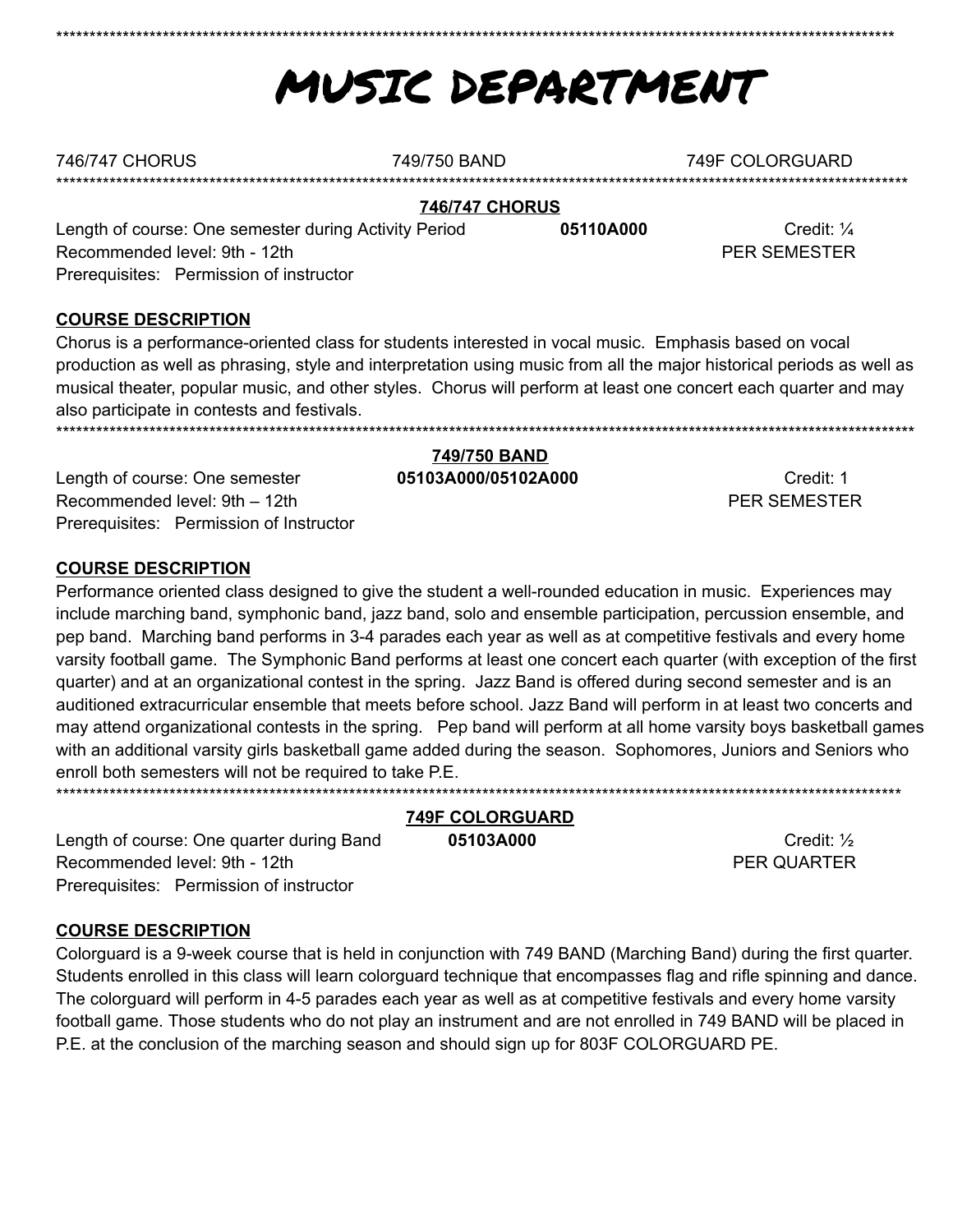## ART DEPARTMENT

763 Art 1 765 Art 2

Length of course: One semester Recommended level: 9th - 12th Prerequisites: None

## **COURSE DESCRIPTION**

Introductory class to all aspects of visual art, developing an awareness of design through observation, study, and creation. Hands on course with activities in clay, collage, drawing, cartoons, scratch-board, color, painting and crafts. Also includes art history and research. 

**765 ART 2** 

05155A000

Length of course: One semester Recommended level: 10th - 12th Prerequisites: C or better in Art 1

## **COURSE DESCRIPTION**

A more in depth study to design. An introduction in creating an art portfolio. Course work includes colored pencil, architecture, drawing, ceramics, pen & ink, color theory, watercolor painting, chalk, ceramics and art history. 

> **767 ART 3** 05156A000

Length of course: One semester Recommended level: 10th - 12th Prerequisites: C or better in Art 2

## **COURSE DESCRIPTION**

Advanced work in drawing, painting and graphic design, printmaking, clay, sculpture, glass etching, oil pastel, figure drawing and art history. Students are required to show a piece of artwork for fine arts night. Students are required to present an art portfolio.

769 ART 4 05163A000 Length of course: One semester Recommended level: 11th or 12th Prerequisites: B or better in Art 3 and consent of instructor

## **COURSE DESCRIPTION**

Open to advanced art students. Grades will be determined by portfolio work, sketchbook, attitude and self motivation. Students will work under contract. Participation in fine arts night is required. 

763 ART 1 05154A000

Credit: 1

Credit: 1

Credit: 1

Credit: 1



767 Art 3

769 Art 4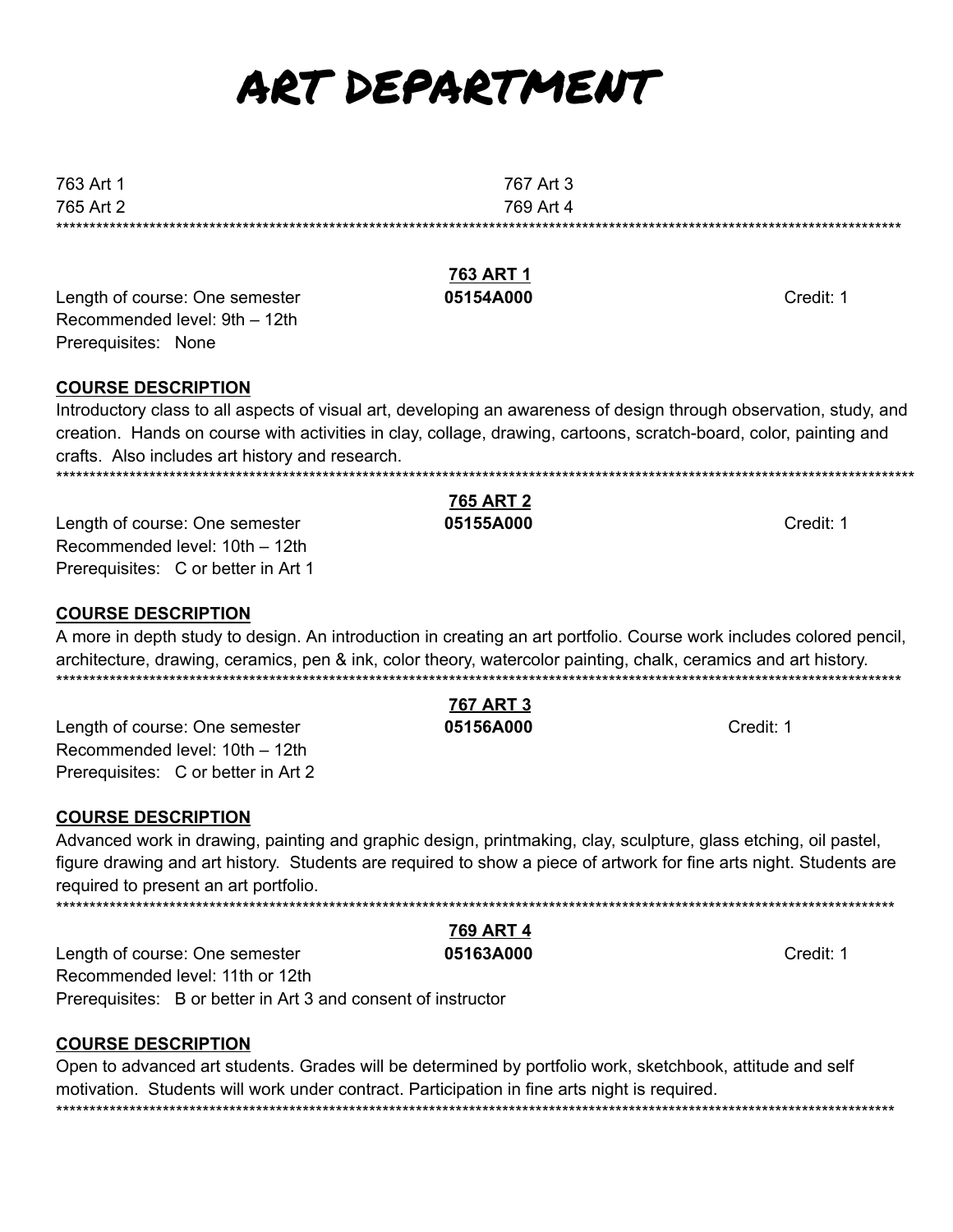## P.E./HEALTH DEPARTMENT

803F Personal Fitness/Colorguard 804 Personal Fitness Health/Driver Ed 809 Personal Fitness 830 Health 851 Driver Education \*\*\*\*\*\*\*\*\*\*\*\*\*\*\*\*\*\*\*\*\*\*\*\*\*\*\*\*\*\*\*\*\*\*\*\*\*\* 

803F PERSONAL FITNESS COLORGUARD

08001A000 Length of course: One Quarter Recommended level: 9th - 12th Prerequisites: Only for members of Marching Band Colorguard

## **COURSE DESCRIPTION**

Taken during the opposite quarter of Marching Band. Emphasis on lifetime fitness, striving to reach and maintain a healthy lifestyle for all students. Activities include weight training, aerobic training, walking, and team sports. 

#### **804 PERSONAL FITNESS HEALTH/DRIVER ED**

Length of course: One Quarter Recommended level: 9th - 12th Prerequisites: Must be enrolled in Driver Ed

## **COURSE DESCRIPTION**

Taken during the opposite quarter of Health and during the quarter the student takes Driver Ed. Will alternate with Driver Ed on a daily basis. Emphasis on lifetime fitness, striving to reach and maintain a healthy lifestyle for all students. Activities include weight training, aerobic training, walking, and team sports. 

#### **809 PERSONAL FITNESS** 08001A000

Credit: 1

Length of course: One Semester Recommended level: 9th - 12th Prerequisites: None

## **COURSE DESCRIPTION**

Emphasizes lifetime fitness, striving to reach and maintain a healthy lifestyle for all students. Activities include weight training, aerobic training, walking, and team sports. All students who meet the requirements will receive their CPR and AED certification.

#### 830 HEALTH

#### 08051A000

Credit:  $\frac{1}{2}$ 

**COURSE DESCRIPTION** 

Prerequisites: None

Length of course: One Quarter

Recommended level: 9th - 10th

Covers many aspects of health in general. Areas of study include communicable diseases, non-communicable diseases, human sexuality, alcohol, tobacco and drug abuse, mental, emotional health and anatomy. All students who meet the requirement will receive the CPR and AED certification. Given the opposite quarter of Driver Education. 

08001A000

Credit: 1/4

Credit:  $\frac{1}{2}$ 

PER QUARTER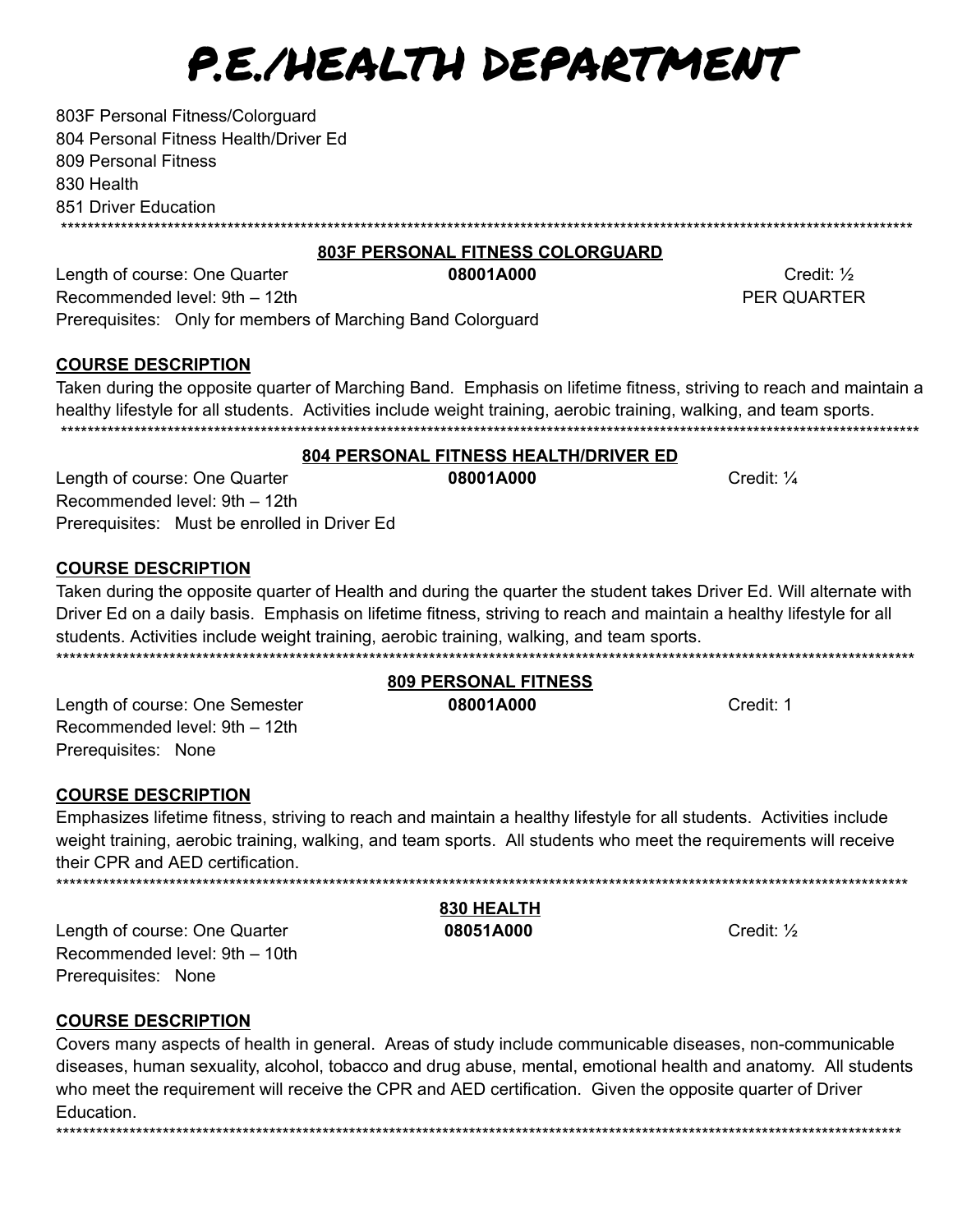## **851 DRIVER EDUCATION**

Length of course: One quarter **08152A000** Credit: <sup>1/4</sup> Recommended level: 9th – 12th Prerequisites: Student must be 14 before the start of class.

## **COURSE DESCRIPTION**

Consists of two phases, classroom and behind-the-wheel. Classroom stresses the rules of the road, car control and maneuvers, strategies for town, highway and 4 lane highway. Behind-the-wheel consists of actual driving lessons with an instructor. Class meets the required Illinois law of 30 classroom hours and 6 hours of behind-the-wheel driving, passing both is mandatory for students under 18 years of age to get an Illinois Driver's License. Classroom portion is completed during the opposite quarter of Health and during the quarter PE Health/Driver Ed is taken. Behind-the-wheel driving will be taken during the summer. Driver Education fees: \$100 for all in-district students covers classroom and behind the wheel instruction. \*\*\*\*\*\*\*\*\*\*\*\*\*\*\*\*\*\*\*\*\*\*\*\*\*\*\*\*\*\*\*\*\*\*\*\*\*\*\*\*\*\*\*\*\*\*\*\*\*\*\*\*\*\*\*\*\*\*\*\*\*\*\*\*\*\*\*\*\*\*\*\*\*\*\*\*\*\*\*\*\*\*\*\*\*\*\*\*\*\*\*\*\*\*\*\*\*\*\*\*\*\*\*\*\*\*\*\*\*\*\*\*\*\*\*\*\*\*\*\*\*\*\*\*\*\*\*\*\*\*

## **ACTIVITIES AT ROBINSON HIGH SCHOOL ATHLETICS**

## **BASEBALL, BOYS**

Competition is held at the Varsity and Freshmen/Sophomore levels. A strong schedule is played at both levels, including participation in the LIC Conference. Team concepts of play, dedication, poise and school pride are emphasized to each participant.

## **BASKETBALL, BOYS**

A conditioning (weight training) phase for any boy not out for a fall sport is run during September and October three days a week. This activity runs from November through February with approximately 18 games and 2 tournaments in the Varsity level. There are 3 levels of participation; Varsity, Junior Varsity, Sophomore/Freshmen. There are tournaments for the Freshmen and Sophomore levels in addition to their schedules. A spring and summer program consisting of weight training and skills development through open gyms will also be available.

## **BASKETBALL, GIRLS**

A conditioning (weight training) phase for any girl not out for a fall sport is run during September and October three days a week. This activity runs from November through February with approximately 18 games and 2 tournaments in the Varsity level. There are 2 levels of participation; Varsity, Junior Varsity . There is a tournament for the Freshmen in addition to their schedule. A spring and summer program consisting of skills development through open gyms and weight training with camps also available.

## **CHEERLEADERS, VARSITY**

Cheerleaders will be elected through a tryout procedure. All candidates must have a C average and written consent of their parent/guardian to try out. Judges include past and present RHS cheer coaches, cheerleaders, coaches from other schools, and other individuals with knowledge in cheerleading. An alternate may be chosen to fill the spot of any girl who cannot perform for an extended period of time during the year.

## **CROSS COUNTRY, BOYS AND GIRLS**

Meets begin September 1 and continue through the state regional at the end of October. There are 14 meets in a season and every team member gets to compete in all dual and triangular meets. The course length for boys and girls is between 2.75 and 3.0 miles in a meet. Practices are held on the streets of Robinson, on the cross-country course behind the middle school, and on the track. Come join us-the few, the proud, the Maroon Cross Country Team.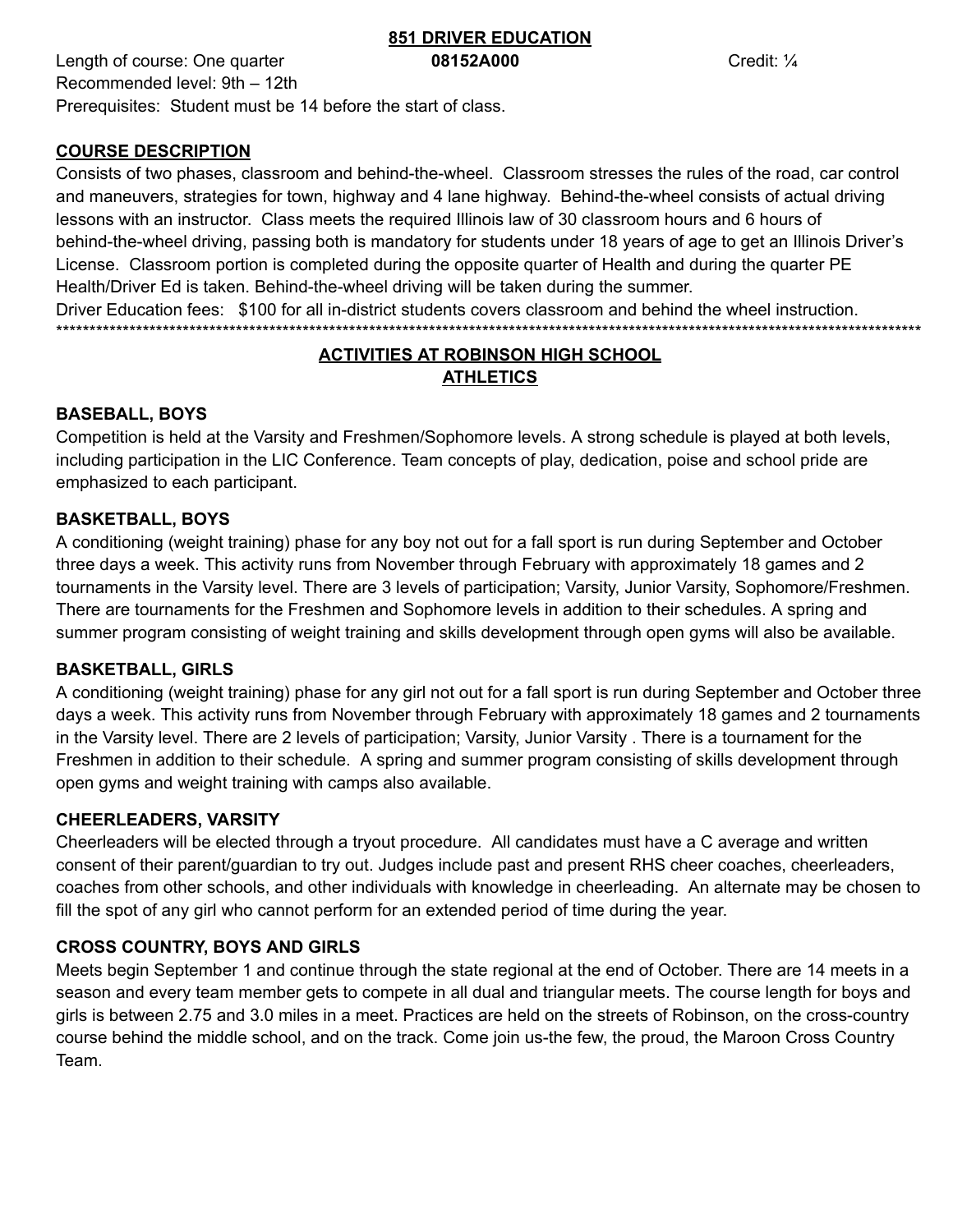#### **FOOTBALL, BOYS**

We have two levels of competition (teams) Freshmen/Sophomore team and a Varsity team. In our program, we emphasize teamwork, organization, discipline and participation. We carry a full schedule of games at each level of competition. This is a great way to get involved and represent RHS.

#### **GOLF, BOYS AND GIRLS**

Practice and matches are played at the beautiful Quail Creek Country Club. Enjoy the competitiveness and atmosphere of this challenging course and be able to play other area golf courses.

#### **SOCCER (CO-ED)**

This sport is held in the fall of the school year. We play co-ed matches against most schools that are all male teams. Our schedule is made up of home and away contests with 1 regular season tournament and also IHSA postseason. There is a conditioning phase that is done on an individual basis during the summer months. The season runs from August-October.

#### **SOFTBALL, GIRLS**

Softball at RHS is an exciting and competitive spring sport. We compete in the LIC Conference providing many talented opponents. RHS Lady Maroons host a very competitive invitational tournament each spring. RHS home games are played at the Robinson Girls' Softball Diamond at the Robinson City Park. Competition is held at both Varsity and Junior Varsity level.

#### **TENNIS, BOYS**

This sport is held in the spring of the school year. There is a full schedule of matches including 3 tournaments. A tennis match consists of 6 single and 3 double entries. There is a conditioning phase that is done on an individual basis during the month of February. This is a great lifetime sport at RHS and all students are encouraged to participate.

#### **TENNIS, GIRLS**

Girls tennis is a challenging and rewarding lifetime sport at RHS but is growing rapidly. The team is open to all interested girls, Freshmen through Seniors. There is a full varsity and schedule and a partial Fresh/Soph schedule.

#### **TRACK & FIELD, BOYS**

There are 18 different events to choose from, 6 field events, 4 relays, 2 hurdle races, and running events from the 100 meter up to the 3200 meter run. There are about 18 meets in the season with several Fresh-Soph meets for underclassmen. Members get to compete in all dual-triangular meets both at home and away. All students are encouraged to participate.

#### **TRACK & FIELD, GIRLS**

The girls have 12 individual events and 5 relays in which to compete. Each girl is asked to set a season goal for herself the first day she comes to practice and several hope to set a personal record for the season in one or more of the events in which she participates.

#### **VOLLEYBALL, GIRLS**

Volleyball starts in August and runs through October. The team has open gyms and weight training in the off season. We play in the LIC Conference and also in three tournaments. Three levels of play are offered including Freshman, Junior Varsity and Varsity.

#### **WRESTLING, BOYS AND GIRLS**

The sport of Wrestling is geared for individuals of all sizes and ages to be able to participate. Fourteen weight classes range from 103 pounds to 275 pounds. Competition is offered for Fr/Soph as well as Varsity. \*\*\*\*\*\*\*\*\*\*\*\*\*\*\*\*\*\*\*\*\*\*\*\*\*\*\*\*\*\*\*\*\*\*\*\*\*\*\*\*\*\*\*\*\*\*\*\*\*\*\*\*\*\*\*\*\*\*\*\*\*\*\*\*\*\*\*\*\*\*\*\*\*\*\*\*\*\*\*\*\*\*\*\*\*\*\*\*\*\*\*\*\*\*\*\*\*\*\*\*\*\*\*\*\*\*\*\*\*\*\*\*\*\*\*\*\*\*\*\*\*\*\*\*\*\*\*\*\*\*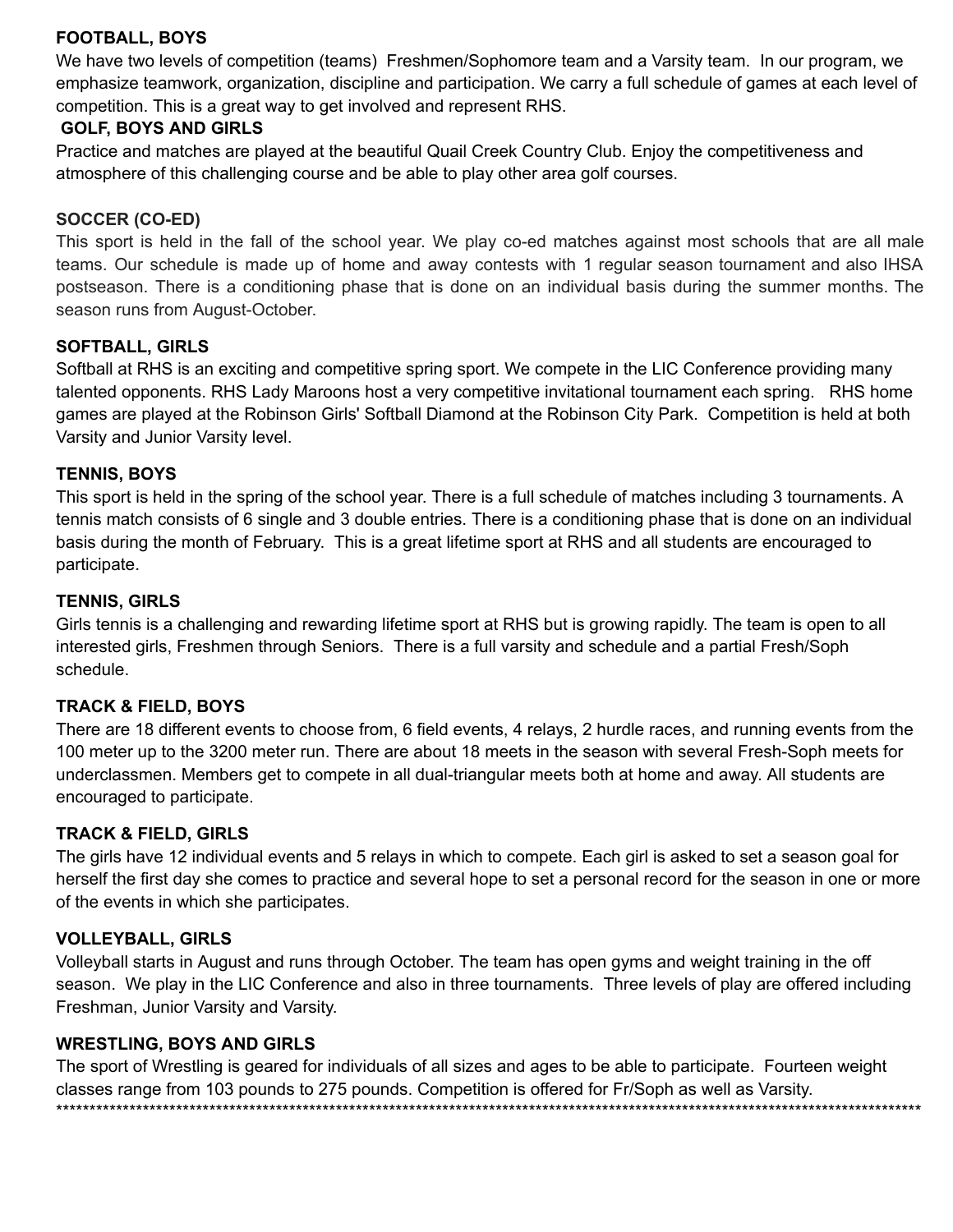## **ORGANIZATIONS**

## **ADMINISTRATION ADVISORY COUNCIL-AAC**

The purpose of the AAC is to facilitate more effective communication at RHS between faculty and students and to provide the students with more ownership in their RHS education and experiences. The AAC is composed of an eclectic group of students that meet with the administration to discuss RHS.

## **AUTO CLUB**

The Auto Club is an informal organization open to auto mechanics students and any other interested persons. The students of the club are sponsoring field trips and educational activities in addition to the regular class lessons.

## **BETA CLUB**

The Robinson High School Beta Club is an academic honor and service club affiliated with the National Beta Club. Membership is limited to Sophomores who have achieved a 4.0 GPA and Juniors and Seniors who have achieved a 3.50 GPA and maintain that average. Activities of the club include a formal induction as well as sponsoring a Red Cross blood drive, attending the state convention, and other social and service activities.

## **FUTURE BUSINESS LEADERS OF AMERICA - FBLA**

The Future Business Leaders of America is organized for those students with an interest in business. FBLA is a national organization which strives to bring business and education together in a positive working relationship through innovative leadership and career development programs. Activities of the club include informal elections as well as sponsoring a March of Dimes drive, and other social service activities.

## **DRAMA CLUB**

The RHS Drama Club is organized for those students with an interest in any production aspect of music/theater. The club's goal is to cast and produce a musical play in the winter with added productions throughout the year a possibility. Any student who is interested in acting, lighting, set design and construction, make-up, or pit musician is encouraged to get involved in Drama Club.

## **FELLOWSHIP OF CHRISTIAN ATHLETES**

FCA is a non-denominational group of Christian athletes who meet every 2 weeks. Meetings are approximately 1 hour in length and are usually student led. Topics for discussion are selected by the students. Meetings are held in various locations including local churches and student's homes.

## **FCCLA**

Formerly known as the Future Homemakers of America, FCCLA is a Home Economics related club. We are a State and National affiliated club with headquarters in Washington, D.C. Requirement for membership is to have had, or be presently enrolled in a Home Economics course. The officers help to set club goals for the year and recommend activities to the membership for approval. Activities include: decorating for school functions, offering babysitting services, sponsoring a Christmas party for children, Secret Santa, field trips to Indianapolis and Holiday World and fundraisers.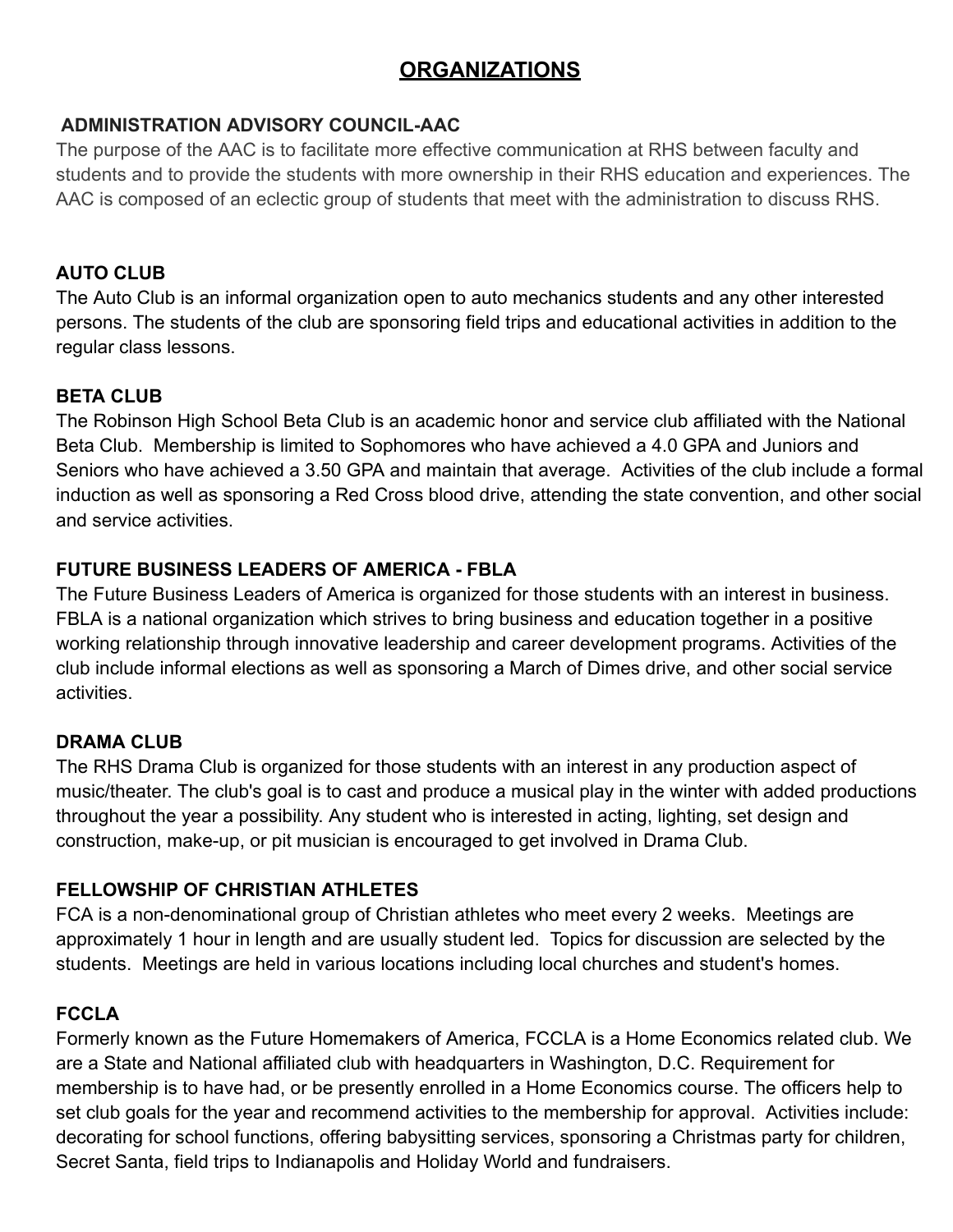## **INTERACT CLUB**

Interact is a service organization affiliated with the Robinson Rotary club. Interact is open to juniors and seniors meeting the specific requirements of grade point average and leadership qualities. All eligible students with the specific qualifications are invited to join and are inducted during the spring semester. Interact works with many service projects for the school, community, and world.

## **INTERNATIONAL CLUB**

The International Club organizes programs, parties, field trips, and other special events that are designed to enrich the student's knowledge of International languages and cultures. Meetings are held during CCR and any student enrolled in Spanish or any other foreign language or has completed one year of foreign language is encouraged to become a club member.

## **KEY CLUB**

Key Club is a service organization affiliated with the Robinson Kiwanis Club. It is a student-led club that develops great leadership skills and participates in many worthwhile community service programs and fund-raising campaigns for charity. Any community minded high school student may join.

## **LIBRARY FORUM**

The RHS Library Forum is a supportive community of readers and writers among Robinson High School students. What makes us different from other high school extracurricular clubs is the use of online discussion boards to share poetry, short stories, book reviews, thoughts, and opinions. We have on-campus meetings about once a month. There are no membership fees and no fundraisers. Participate as much or as little as your busy schedule allows. Any RHS student who is interested in literature, learning, and fun is welcome to join during membership enrollment dates.

## **MATH TEAM**

Math Team is composed of students chosen by the math department to participate in academic competitions. Math Team is composed of 10 different teams. Beginning in December, each team meets 1-2 hours per week, usually after school. Regional contest is in February at Eastern Illinois University and State contest is in April or May at Illinois State University.

## **NEWS 'N EVERYTHING**

News 'N Everything, the school newspaper of Robinson High School, is written, edited and published by RHS students. The newspaper is entirely produced by computer in the RHS journalism laboratory. General requirements for any position are dependability, ability to talk to people, writing, computer skills, filing, photography or art.

## **ROBINILLO**

The ROBINILLO staff is responsible for publishing the school yearbook. Various skills including computer design, event photography, edit photography, story writing, ad sales, creative development and administrative skills are needed by individual staff members to produce the publication. The yearbook is a year-long commitment. Out of school work sessions are a requirement for maintaining membership. Application should be made through the advisor during the spring semester to be eligible for the following school years' staff.